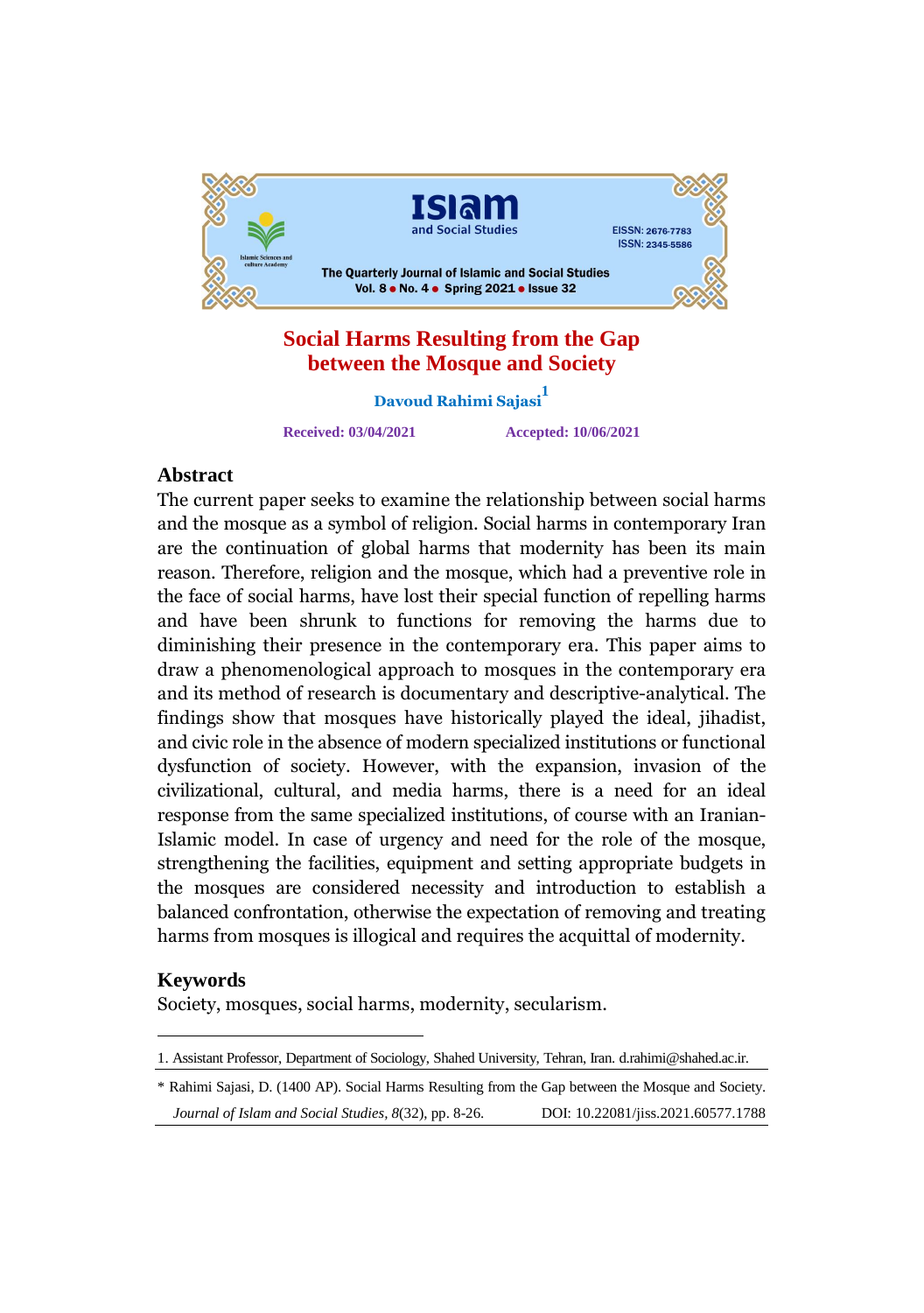

آسیبهای اجتماعی برآیند شکاف مسجد و جامعه داود رحیمی سجاسی تاريخ دريافت: ١٤٠٠/٠١/١٤ تاريخ يذيرش: ١٤٠٧/٠٣/٠٣

## چکیده

این نوشتار درصدد پاسخ به نسبت آسیبهای اجتماعی بـا مسـجد بهمثابـه نمـاد ديـن اسـت؟ آسـيبهای اجتماعی در ایران معاصر، استمرار آسیبهای جهانی هستند که تجدد منجر به آن شده است و لذا دین و مسجد که نقشی پیشگیرانه در مواجهه با آسیبهای اجتماعی داشتند، بـا کمرنگ شـدن حضـور در دوره معاصر، کارویژه دفع آسیبها را از دست داده و به کارکردهای رفع آسیبها تقلیـل یافتهانـد. هـدف از این مقاله، ترسیم رویکردی پدیدارشناختی نسبت بـه مسـاجد در دوران معاصـر اسـت و روش تحقیـق اسنادی و توصیفی \_ تحلیلی میباشـد. نتـایج نشـان میدهـد، مسـاجد اگرچـه در طـول تـاریخ بـا فقـدان نهادهای تخصصی مدرن و یا اختلال کارکردی ساختار جامعه، نقش جهـادی و مـدنی مطلـوب را ایفـا کردهاند، اما با گستره و هجوم تمدنی و فرهنگی و رسانهای آسیبها، اولاً نیاز به پاسخ مطلوب از سـوی همان نهادهای تخصصی، البته با مدلی ایرانی\_اسلامی است و در صورت اضطرار و نیاز به نقش مسجد، تقویت امکانات، تجهیزات و بودجـه مناسـب در مسـاجد یـک ضمـرورت و مقدمـه اسـت تـا مواجهـهای متوازن برقرار شود و الا این انتظار رفع و درمان آسیبها از مسـاجد، بـدون منطـق بـوده و مسـتلزم تبرئـه مدرنته است.

#### كليدواژهها

جامعه، مسجد، آسیبهای اجتماعی، تجدد، سکولاریزم.

| d.rahimi@shahed.ac.ir                                                                            | ۱. استادیار گروه جامعهشناسی دانشگاه شاهد، تهران، ایران. |
|--------------------------------------------------------------------------------------------------|---------------------------------------------------------|
| په رحیمي سجاسي، داود. (۱۴۰۰). آسیبهاي اجتماعي بر آیند شکاف مسجد و جامعه. فصلنامه علمـي ـ پژوهشـي |                                                         |
| DOI: 10.22081/jiss.2021.60577.1788                                                               | اسلام و مطالعات اجتماعی، ۲۸(۳۲)، صص ۸–۲۶.               |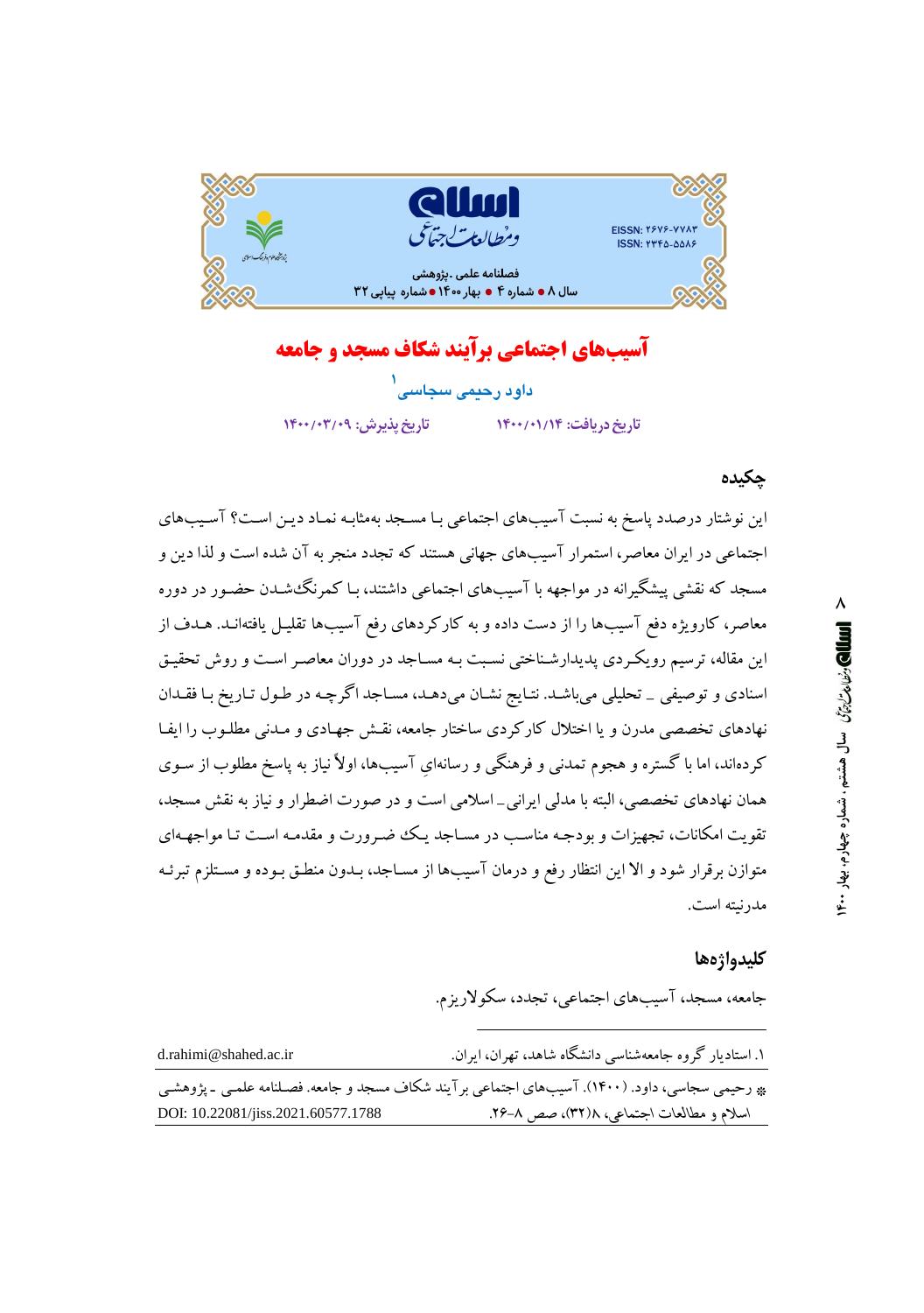بيان مسئله

جهان جدید در شرایطی به وقوع پیوست که مقدمات آن؛ یعنی محوریت عقـل بـا دوره روشنگری مورد اقبال واقع شده بود. عملکرد غلط نهـاد کلیسـا و محتـوای تحریفشـده کتابهای آسمانی رایج، منجر بـه اتخـاذ سیاسـتهای غیرمنطقـی و غیرعقلانـی، بـهویژه مخالفت با علم شده بود که روشنفکران و نخبگان غرب را به چالش جدّي با ايـن مسـئله واداشت. از سوی دیگر، عملکردهای حیرتآور و رو به رشـد علـوم تجربـی در درمـان بیماریهای ناگوار و یـا پیشگیری از آنهـا و همچنـین پیشـرفتهای تکنولوژیـک علـوم مهندسی و ریاضی در حدی بود که علوم انسانی را نیز ذیـل علـوم تجربـی و مهندسـی و متأثر از زیستشناسی، ریاضـی، فیزیـک وو هندسـه، در حـوزه روش و یافتـهها قـرار داد. پیامـد ایـن تحـولات علمـی و سـیر قهقرایـی و غیرمنطقـی کلیسـا و اربابـان آن و برخـی گزارههای تمسـخر آمیز کتـاب مقـدس تحریفشـده، زمینـههای بـه حاشـیهرفتن کلیسـا بهعنوان یکی از نمادهای عینی دیـن در غـرب را ایجـاد کـرد و بسـترهای سـکولاریزم و عدمهداخله دین در عرصههای سیاسی و اقتصادی و اجتماعی مهیا شد. اگرچه تعمیم این تحولات به ایران مصـداقی نداشـته و بی|عتبـار اسـت؛ زیـرا اساسـاً در ایـران، نـه مسـاجد عملکرد دیکتاتورمأبانه کلیسا را داشتند و نه روحانیت ضـدِ علـم بـود و نـه قـرآن کـریم تحريف شده بود، اما در عين حال، فرايند جهاني شدن و بـالاخص در دوران جديـد و بـه مدد رسانهها و در قالب دهکده جهانی، فرهنگ میدرن سکولار، تقریباً به همیه جهیان سرایت کرده است.

بهعبارت دیگر، آنچه نسبت به جامعه و دین در مغرب زمین در دوران معاصر به ذهن تبادر می کند، تعامل این دو در گفتمان سکولاریستی است که کلیسا را در حاشیه جامعـه و خانواده نگاه داشته است. این تلقی جدایی دین و جامعه که رویکرد قالب روشـنفکران دینی الهامگرفته از غرب است، با تجربه تاریخی در اسلام و مسـجد در صـدر اسـلام تـا زمان حاضر همخوانی نداشته و بلکه مغایرت نیز دارد؛ اگرچه مسجد نیز بسان هر نهاد یـا سازمان یا واقعیت اجتماعی در طول تاریخ و متأثر از فرهنگءها، دسـتخوش تغییـرات در ابعاد معماری و حتی تمایزات در کار کردهاست.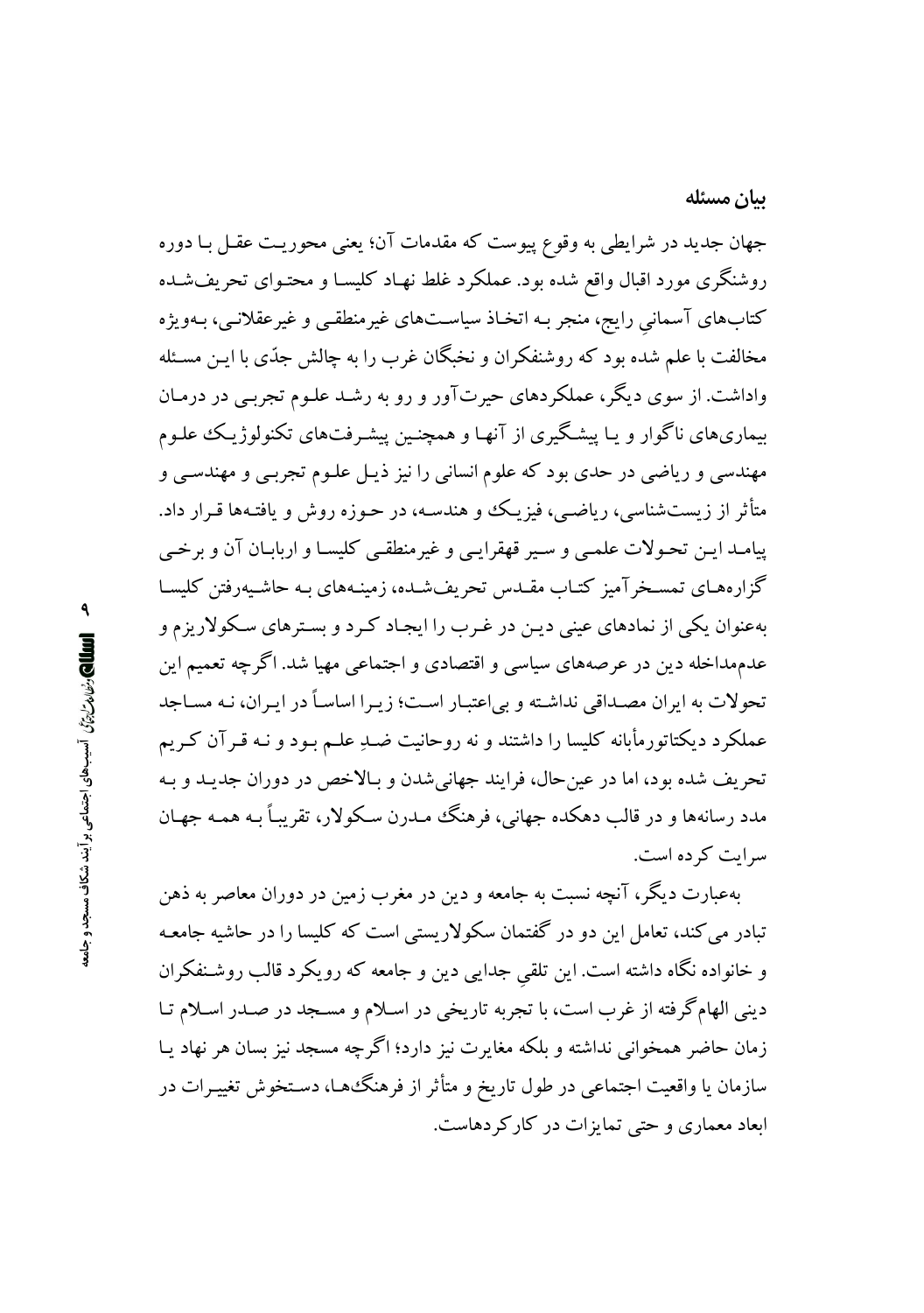دشواری فهم مسجد به ذوابعادبودن آن بازمی گردد؛ از جهتی نردبان و ریسمان بـرای قرب خداوند است، و از سویی، حلقه واسط به ای خیدمات میدنی و جامعه و حکومت اسلامی است و همچنین جهت شناخت مسجد در جامعه معاصر که نظـم نـوین جهـانی و مدرنیته با وساطت ایزارهای ارتباطی نوین، سرتاسر جهان را درنوردیده است، گرینری از شناخت تجدد نداریم؛ زیرا مسـجد در ایـن محـیط مـدرن محـاط شـده اسـت و هر گونـه تعاملات با افراد این جامعه متأثر خواهد شد. در نوشتار حاضر، شـناخت مسـجد مطلـوب یا از منظری الهیاتی و یا مختصات مسـاجد صـدر اسـلام، مـدنظر نیسـت، بلکـه درصـدد شناخت مسجد ناظر به جامعه معاصر و در زمینه و بـه شکل انضـمامی و نـه انتزاعـی و بـا رویکردی پدیدارشناختی هستیم. همچنان که به نظر میرسـد کارکردهـا و کارویژههـای منتسب به مسجد در هر دورهای، متأثر از فرهنگ و قدرت و نـاظر بـه شـرايط تـاريخي و اجتماعی و سیاسی تعریف و یا تغییـر می کننـد و البتـه برخـی کارویژههـا نیـز (بـر مبنـای ذات گرايي) ثابت مي مانند و تغيير نايذير ند.

مواجهه جامعه غربی با کلیسا، بستر مناسبی برای فهم مواجهه با دین در کـانون تجـدد می باشد. از شاخص های جامعه معاصر غربی، گذر از سنت بـه مدرنیتـه، تجربـه انقــلاب ارتباطات و اطلاعات و مهاجرت گسترده به شهرها می باشد و از طرفی؛ نهادهای خانواده و آموزش و پـرورش و رسـانهها هـر كـدام بـا تحـولات عديـده كمـي و كيفـي، فراينـد جامعه پذیری را در این کشورها شکل میدهند و حکومتها نیز در قالب اشاعه فرهنگی و دموکراسی و حقوق بشر و آزادی، در تلاش اند تا سایر کشورها و فرهنگ ها را نیـز بـه سوی ارزش های غربی سوق دهند. بسط و گسترش رسانههای مدرن به سرتاسر جهـان و همچنین ایران، جامعه ما را نیز دچار پیامدهای مدرنیزاسیون کرده است کـه تـاریخ ایـن اشاعه تا قبل از انقلاب قابل ردیابی است و همچنین در ایران تمامی تحولات اجتمـاعی و سیاسی مرتبط به دین قابل تأمل است؛ زیرا مذهب و دین، یکی از عناصر هویتی ایرانیـان است و لذا ما با نِحلَّـهای سکولار و لائیک و مـذهبی مواجـه هسـتیم کـه در تأییـد یـا کمرنگ جلمومدادن هويت مىذهبى كوشىيدەاند. بعىد از انقىلاب اسىلامى و يېيدايش حکومت مبتنبی بـر دیـن، مـذهب مجـددا بـه محـور تحـولات بازگشـت و در تمـامی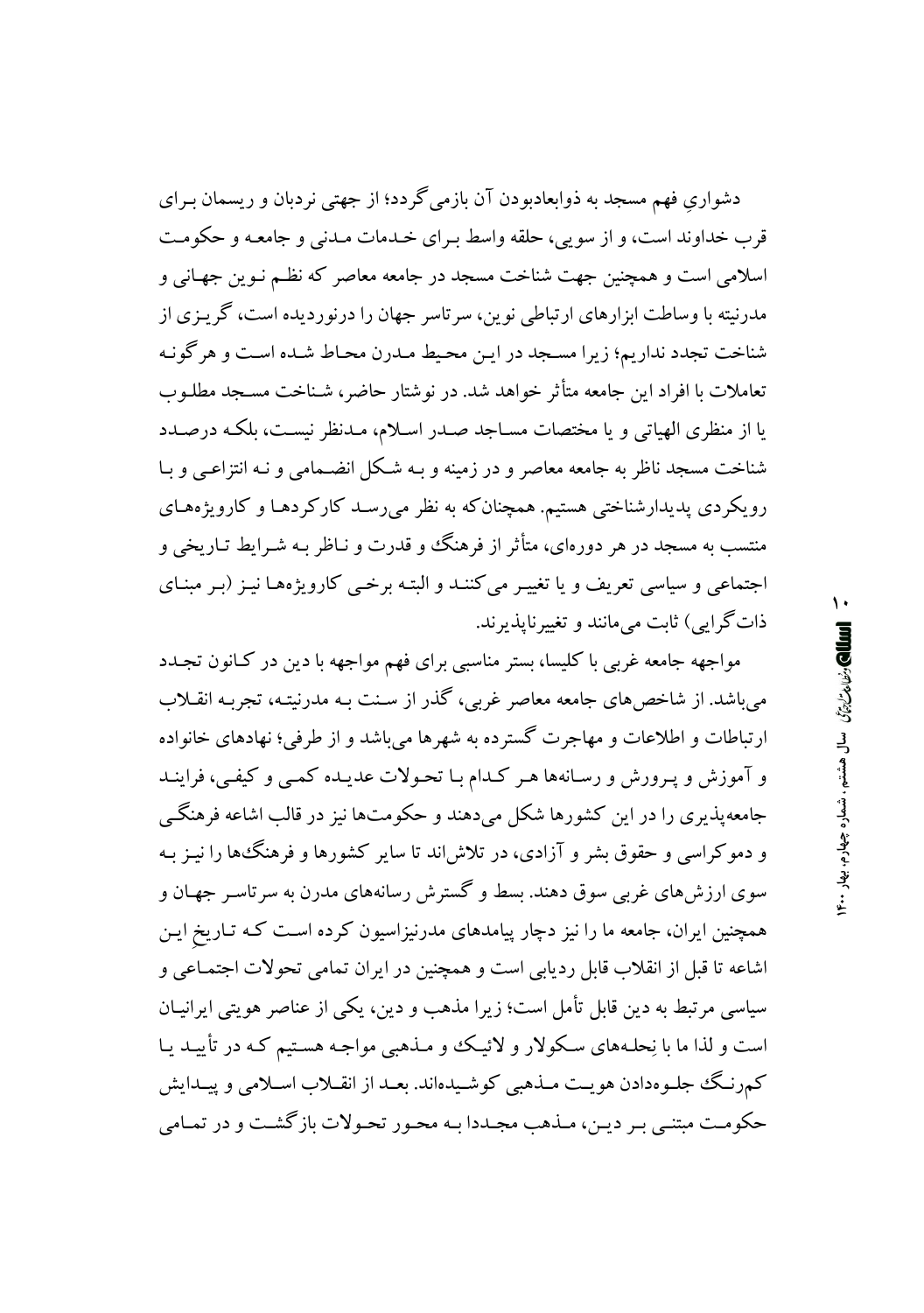عرصههای زندگی و حیات جامعه ایرانی حضور یافت و لـذا مسـئله ارتبـاط حکومـت بـا مسجد و مديريت و كاركردهاي آن و موضوعاتي مانند: دين دولتي، مسجد حكـومتي و اقبال یا کاهش مشارکت مردم در مسجد مدنظر قرار گرفت.

جامعه معاصر ایران؛ اگر چه با انقلاب اسلامی، داعیه سبری مخالف با تکامـل جهـانی را مطرح می کرد، اما بهطور طبیعی، از تحولات و پیامدها و استلزامات جهان معاصـر نیـز متأثر بود و لذا آسیبهای اجتماعی که در جهان غـرب بـه مـوازات تحـولات (مدرنیتـه) اتفاق افتاده بود و از طرفي؛ قبل از انقلاب نيز سيسـتم پادشـاهي بسـتر مناسـبي بـراي ايـن تغییرات را مهیا کرده بـود و بعـد از انقـلاب نیـز اگرچـه تعطیلـی دانشـگاهها و سـینماها، حکایت از فهم آسیبهای تجدد داشت، اما در استمرار با جنگ تحمیلی و بعد از آن نیز دوره سازندگی و همچنین تحریمها، فرصت این دقتهـا را از نخبگـان و جامعـه ایرانـی ربود و آسیبهای اجتماعی نه بهشدت غرب و شرق عالم و لکن در حدی ظاهر شد، که از مسئله اجتماعي به آسيب اجتماعي و بحران تبديل شوند و لذا متوليان جامعه، بالاخص رهبر معظم انقلاب، دستور تشکیل کارگروه آسیبهای اجتمـاعی را مطـرح کردنـد. از طرفي ديگر، دين و مذهب بالاخص با رويكردي شيعي كه با همه آسيبهاي اجتمـاعي حتی در شکل و اندازه مسئله اجتماعی نیز زاویه داشت و همواره انواع نـواهی و اوامـر را در گزارههای فقهی و اخلاقی صادر می کرد، بهعنوان مرجع حل مسئله و مشکل مـدنظر قرار گرفت و بالتبع، مساجد بهعنوان نهاد و سـازمان ديـن مـورد توجـه قـرار گرفتنــد. در نوشتار حاضر بهدنبال پاسخ به این سؤالات هستیم که چه نسبتی بین مسجد و آسـیبهای اجتماعی وجود دارد؟ آیا دفع یا رفع آسیبهای اجتماعی کـارویژه یـا کـارکرد مسـاجد است؟ آیا مساجد، موظف به پاسخ و ارائه راهحل به آسیبهایی هستند که جهـان مــدرن و تجدد آن را بهوجود آورده است؟ آیا مساجد با امکانات حداقلی، توان مندی مقابلـه بـا آسیبهای اجتماعی در طراز جهانی را دارد؟

فهم جایگـاه مسـجد در جامعـه معاصـر و واكـنش آن بـه شـرایط تجـدد از منظـری پدیدارشناسانه نقطهی ثقل این نوشـتار اسـت کـه در ضـمن آن بـه یرسـش های مـذکور، یاسخ داده خواهد شد.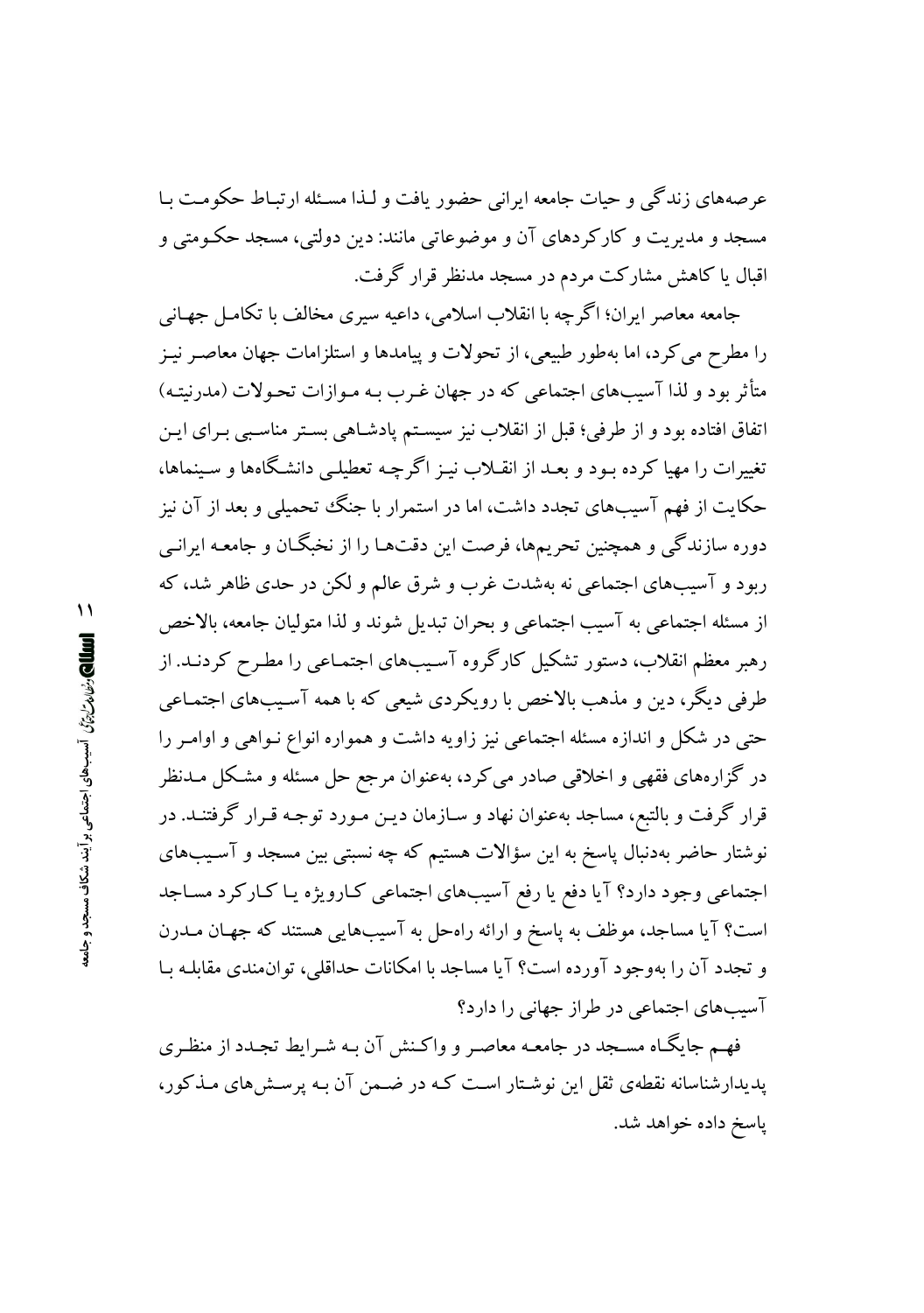**۱. مفهومشناسی مسئله و آسیبهای اجتماعی** 

یکی از شاخههای جامعهشناسی، بررسی مسائل اجتماعی است کـه بـه شـناخت و تحلیـل بحرانهای اجتماعی میپردازد. در این شاخه، نگرش رایج، کارکردگرایانه بوده و تاکید اصلی در تشخیص و تحلیل مسائل اجتماعی، ارزش های اجتمـاعی پذیرفتهشـده از سـوی مردم است؛ ارزشهای مطلق کـه معمـولاً متعلـق بـه ديـن هسـتند و ارزشهـای نسـبی يـا اجتمـاعی کـه تـابع شـرايط زمـانی و مکـانی هسـتند. بـرای يـک جامعهشـناس، کميّـت، موضوعیت دارد، اما برای یک ععالم دینی، فقدان این نکته از اهمیت مسئله نمی کاهد. اما در جامعه دینی ایران، یک جامعهشناسِ بومی نمی تواند به انحرافات دینی؛ حتبی اگـر بـه بحران تبدیل نشده باشند، بی توجه باشد. صرفنظر از وجود مشکلات و نابهنجاریهای معمول در جوامع \_ که در جامعهشناسی با عنوان آسیبهای اجتماعی مشخص میشود\_ آنچه که بحران اجتماعی یا به زبان تخصصی، مسـئله اجتمـاعی نامیـده می شـود، بـه قـرن نوزدهم در غرب و قرن بیستم در کشورهای در حال توسعه بازمی گردد. تـا قبــا از ایــن؛ اگرچه فقر گسترده و مرگءومیر و بیماریها و ظلم حکام وجود داشته است، اما عمدهی افراد اجتماع، این امـور را طبیعـی، اجتنابنایـذیر و جـزء جدایینایـذیر زنـدگی در دنیـا میدانستند و با تفکری تقـدیری آن را توجیـه می کردنـد. بحـران اجتمـاعی و صـنعتی از جايي آغاز شد كه انسانها بـه مـدد تحـولات فنـي، صـنعتي و معرفتـي نسـبت بـه محـيط اجتماعی حساس شده و حاضر نشدند این سرنوشت محتـوم قلمدادشـده را بپذیرنـد. در این دوران، بیش از وسعت و کمیّت و دامنـه مشـکلات، خودآگـاهی و علـم بـه اصـل مشکل و راه حـل آن و طبیعـی و تقـدیرینبودن آن، بـیش از هـر چیـز در بـروز مشـکل اجتماعي نقش ايفا مي كرد. بي ترديـد پـيش از ايـن دوران، انديشـمندان و فيلسـوفان ايـن خودآگاهی را داشتند، اما چون این احساس آنها فردی بوده و افراد اندکی پیدا می شدند كه با آنها همدلي داشته باشند، لذا به تلقى بحران اجتمـاعى تبـديل نشـده و نهايتـا امـرى نابهنجار یا نادرست تصور می شد. بنابراین پیش فرض اصلی تحقق بحران اجتمـاعی در جامعهشناسی، ذهنیت تعمیم،یافته افراد یک جامعه نسبت به یک معضل اسـت و بـه تعبیـر دیگر، خودآگاهی عمومی مردم از یک امر نابهنجار است (معیدفر، ۱۳۷۹، صص ۶۵–۶۸).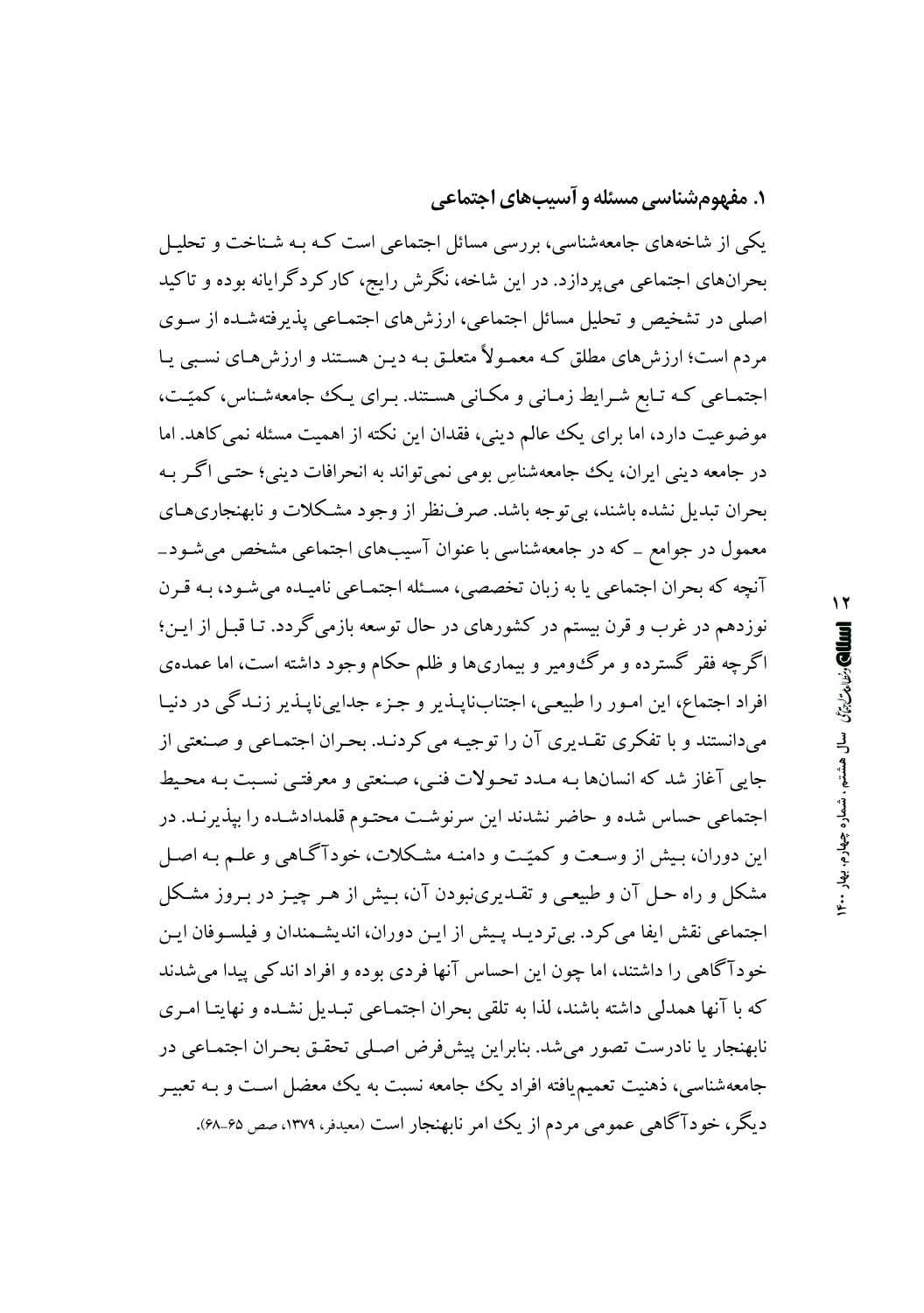## ۲. سکولاریزم و کلیسا

در فرایند سکولاریزم، اندیشه و عمل و نهادهای دینی، اهمیت اجتماعی شـان را از دسـت میدهند و همچنان که در آثار کنت، وبر، مارکس، تـايلر، فريـزر و فرويـد تاکيـد شـده است که از اهمیت دینداری نیز در این فرایند کاسته می شود و در سطح اجتمـاعی نیـز بـا تقلیل کارکردی نهادهای دینی و کاهش تأثیر آن در سیاست و آموزش و جامعه مواجـه خسو آهيم بسو د (بـه نقــل از شــجاعي;ند، ١٣٨٠، صـص ١٤٩-١٧٠ و هميلتــون، ١٣٨٩، صـص ١٤٧ و ٢٧٩). سکولاریزم با مدرنیته آغاز و در زمان حاضـر نیـز تقریبـاً جهـانی شـده اسـت. مؤلفـههای مدرنيته؛ مانند: شهرنشيني، صنعتي شدن، عقلانيت و تكثر گرايبي دينبي منجـر بـه كــاهش اهمیت دین و نهادهای دینی شده است (فینک و استارک، ۲۰۰۳م، ص ۹۸). مدرنیته همچنـین از سویی دیگر، با تفکیک پذیری نهادی و تخصصی شدن و تقسیم کار، کارکردهایی را که در گذشته توسط کلیسا یا سازمانهای دینی انجام میشد، به مراکـز تخصصـی بـا فـرم و محتوایی سکولار سیرد؛ اگرچه تخصصی شدن بـه لحـاظ منطقـی بـهمعنای دینiدایـی نیست، اما منجر به کاهش کارکردهای دینی کلیسـا و مرکـز دینـی می شـود؛ حتـی امـور قضایی و آموزشی نیز که می توانستند جهت گیری دینی داشته باشند، کانونهایی مسـتقل و متمایز از نهاد دین شدند، بهطوری که در مقطعی بـا حجـاب دانش آمـوزان نیـز مقابلـه شد. اگرچه سکولاریزم و به حاشیهراندن دین و کلیسـا، الزامـاً بـهمعنای کـاهش اهمیـت ديـن بـين مـردم و يـا جامعـه نيسـت (شـجاعي;ند، ١٣٨٠، ص ١٥٢). و چهبسـا صـرفاً تصــميمي حاکمیتی و سیاسی و نه دموکراتیک و مبتنی بر تمایل مردم باشد و لذا اقدام به بازسـازی و اسـتقرار كليسـاها و مسـاجد و همچنـين انتظـارات عديـده از ايـن مراكـز و تأسـيس تشکلهای گوناگون ذیل آنها، از حیات این نهادهـای مقـدس خبـر میدهـد. عـلاوه بـر اینکه کلیساها و همچنین مساجد، نقش مهمی در جنبشهای اجتمـاعی جدیـد داشـتهاند؛ مثل: جنبش لغو تفکیک اتوبوس هبای سیاهان و سفیدیوستان و یا نفبی تبعیض نـژادی توسط لو ترکینگ که کلیسا نقش بهسزایی داشت. همچنین کلیساها، معایید و مساجد در چند دهه گذشته، مکانی برای گر دهمایی مردم و سخنرانی رهبران و گـردآوری اعانـه و کمک های مالی و بر قبراری ارتباط با گروهها و سازمانهای دیگیر برای فعالیت هیای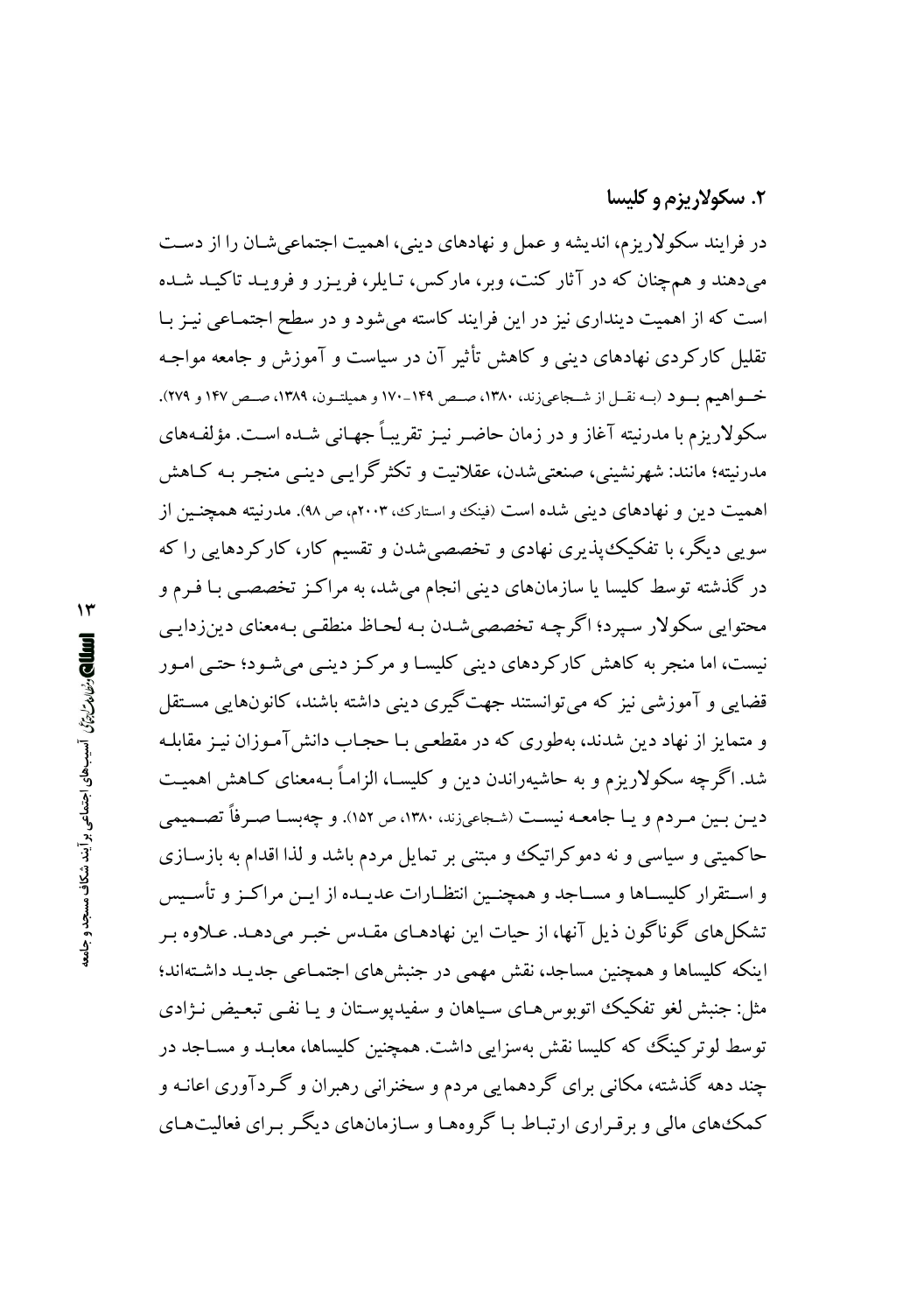اجتماعی و سیاسی اند. مانند: جنبش ضدِ سقط جنین و جنبش های عدالتخواهانـه (حیـدری و دیگران، ۱۳۹۲، ص ۸۹).

سازمانها، نهادها و اصناف مذهبي، ماهيتي فرهنگي و نمادي دارند و همـين ويژگے آنها را از سازمانهاي سکولار و غيرمذهبي متمايز مي سازد. بهعبارتي، فرهنگ و محيط پیرامون و ارزشهای دینی این مراکز را متأثر می کند؛ در حالی که یـک نهـادی اداری و بوروکر اتبک صورف، ایـن اقتضـائات محلـبي چنـدان بـر آن حـاکم نيسـت. فراينــدهاي تأثیرگذار در مراکز مذهبی؛ از جمله ارتباط با انجمنهای داوطلبانه، کالجهای مـذهبی و سازمانههای خیریه و مردمنهاد در نهادهای غیرمذهبی چندان حضوری ندارنـد. همچنـین مراكـز مــذهبي در مقابــل مــديريت متمركـز و همشكلشــدن؛ بــرخلاف ســازمانهاي غیرمذهبی مثل بیمارستانها مقاومت می کننـد. تصـور تـاریخی و ایسـتا از مراکـز دینـی بهمثابه نهادهای سنتی راهگشا نبوده و باید تحـولات و تغییـرات ایـن مراکـز مـدنظر قـرار گیرد؛ اگر چه تاکید بیش از حد پیر ابعاد اجتماعی مراکن دینے، کار کردهای دینے و اعتقـادي و جنبـههاي روانشـناختي و فـردي را كمرنـگ خواهـد كـرد. مراكـز مـذهبي نهادهایی هستند که عهدهدار تعـاملات مـذهبی و هو پتسـازی دینـی و اعتقـادی پـوده و فضاسازی برای ظهور کنش۵ا و رفتارهای دینی را بر عهـده گرفتهانـد. در ایـن مراکـز از مجرای آیینها، مناسک و فعالیتهای مذهبی و مقـدس روایتهـایی از زنـدگی سـاخته می شود که تعلقات مذهبی بر آن حاکم است.

موسیقی، غذا، لباس های آیینی خاص، نیایش ها، کتابها، متـون، تصـاویر، معمـاری، نشانهها و نمادها بهمثابه دستورالعمل براي تمـامي ابعـاد حيـات فـردي و اجتمـاعي اسـت. تجويز اين هنجارها حتى در تلقى فرد از خود و سلامتى و آراسـتن نيـز اثـر دارد. مطالعـه جنبههای معماری و هنری و یا بررسی تـاریخی و مطالعـه مـوردی در مطالعـات محققـین قابل بررسی است، اما با اهمیت سیاسی اسلام توجه به این کانون بیشتر شـد؛ اگرچـه قبـل از این تمرکز، کنجکاویهای علمی منجر به این میشدند که بیشتر تمرکز بر متـون مرتبط استوار شود تا نهادهای دینی؛ مثل: مسجد، موقوفات، مدارس علمیه و حتب ایعـاد معماری و هنری مساجد هم عطف به ابعاد سیاسی و اجتماعی مـورد توجـه قـرار گرفـت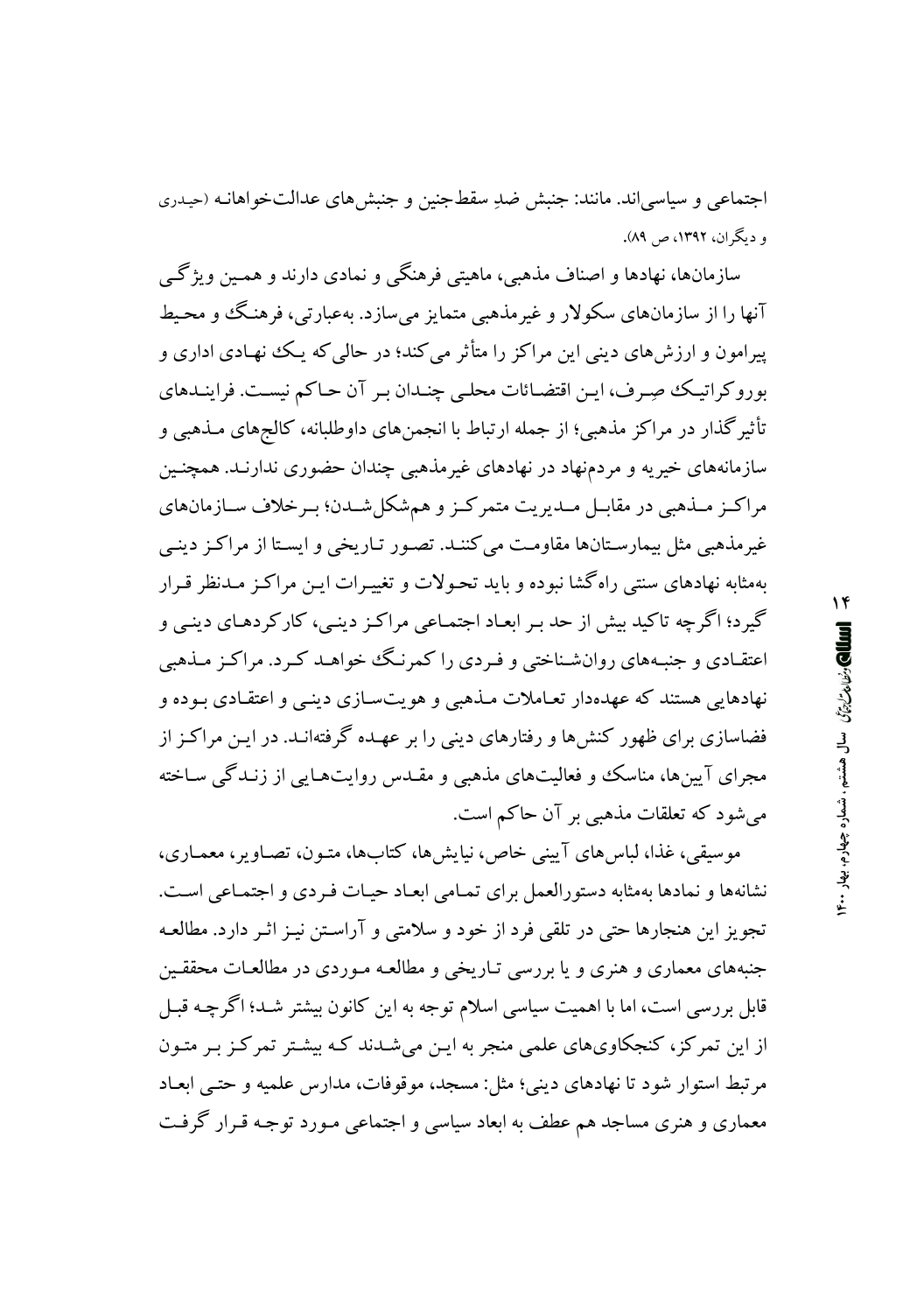که متأثر از نظریههای قدرت و دین و سیاست بود. اما گسترش اسلام در غرب و تأسیس مساجد فراوان توجه محققان غربی به موضوع مسجد را مضاعف کرد؛ زیرا پارادوکسبی برای حکمرانی در غرب ایجاد کـرده بـود. از طرفـی، مسجدسـازی بـا سـاختار سـکولار مسیحی اروپا و غرب ناسازگار بود و از طرفی ممانعت از آن بـا منـافع مسـلمانان مهـاجر متضـاد بـود. در ايــن كشـورها، مســجد منجــر بــه چــالش بــين ناســيوناليزم و سياســت چندفرهنگ گرایی شده بود.

۳. کالیدشناسی محیطی مسجد

مسجد، مکـانی محـوری اسـت کـه در اطـراف آن، اغلـب مجموعـهای از مراکـز ماننـد: درمانگاه، مدارس علمیه، پایگاه بسیج و.. و داخل مســاجد نیــز نیــایش، مناســک دینــی و آموزش و تعاليم ديني و اقامه نماز و.. جريان دارد.

در مساجد اولیه و صدر اسلام؛ چون اعراب عربستان بادیهنشـین و عشـایر بودنـد و از اقتضائات این گونه زندگی بیآلایش، سادگی و فاصله با هرگونه تجمل و تشریفات بـود و لذا مساجد این دوره نیز این مختصات سادهگزینی را در خود داشتند و همین فرهنگ، امکان برپـايي نمـاز در هـر مکـان پـاکـُ و غيرغصـبي را مهيـا مي کـرد و وجـوه مـادي و فیزیکی اهمیت کمتری داشت. عطف به هستی شناسی و معرفتشناسی اسـلامی کـه امـر دنیوی و اخروی تفکیک،ناپذیر است و حتی در توصلیات نیز امکان جـزای تعبـدیات جـاری است، این عدمتوجه متمایز با تجمل و تشریفات مادی و ظاهری توجیهپذیر است.

بر همین مبنا و عدم تفکیک پذیری ساحت عقبی و دنیا، مسجد در کنار کارویژههـای اخروی و نیایشی، می تواند کارکردهای دنیوی و اجتماعی نیـز داشـته باشـد و بـه هـر دو جامه جزای تعبدی بپوشاند. لذا در سنت و تاریخ اسلامی، مسجد همیشه مرکزی مذهبی، سیاسی و اجتماعی بوده است و کارکردهـای نیایشـی و غیرنیایشـی را همزمـان داشـته و حتی مساجد شب و روز باز بودند و به مسافران و بی خانمانها و توبه کاران پناه می دادند؛ اگرچه در طول تاریخ، شدت و حـدت ایـن خـدمات در نوسـان بـوده اسـت (بـاقي، ۱۳۸۱، ص ۲۴۱ به نقل از: محمدی، ۱۳۸۱).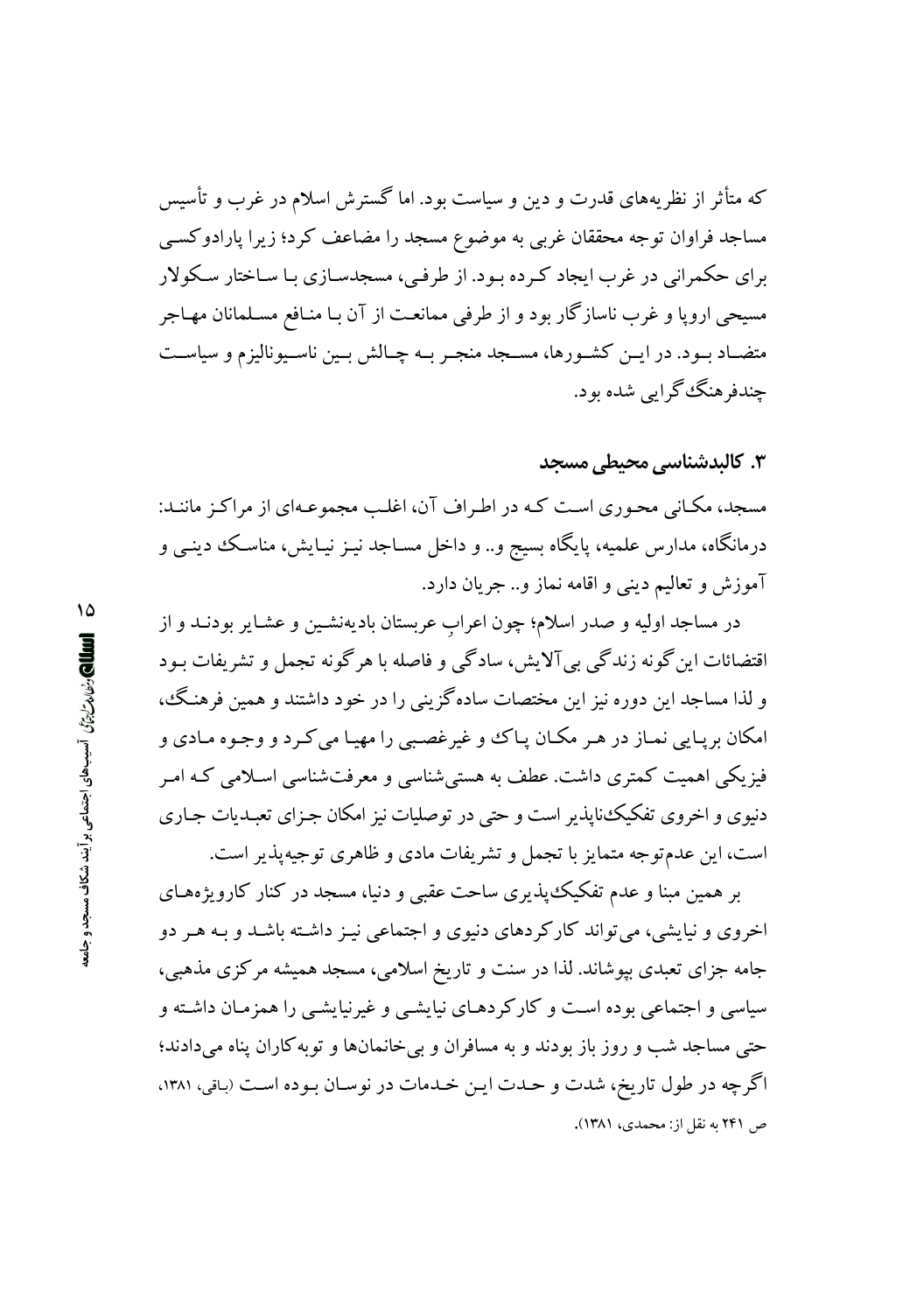۴. سنخشناسی: مسجد در چنبره گفتمان های سنتی و سکولار ۰۴-۱. مسجد در صدر اسلام

مسجد در عصر پیامبر، علاوه بر محـل عبـادت، اعتكـاف، اقامـه نمـاز جماعـت، تعلـيم و تعلم، خطابه و سخنرانی، مرکز ترویج اسلام نیز بود؛ بدین معنا که وقتی مجاهـدان اسـلام سرزمینی را فتح می کردند، مسجدی در آنجا میساختند و شروع به تبلیغ و ترویج اسلام می کردند و همچنین معمولاً تلاش می کردند مسجدی را در بـلاد کفـر بسـازند تـا بـذر اسلام در آن سـرزمین شـکوفا شـود و یـا در آخـرین حـد و سـرحدات مرزهـای کشـور اسلامی که در مجاورت کشور کفر قرار داشت، مسجد می ساختند تا بـدین ترتیب نـدای اسلام به داخل مرزهای کفر راه پابد و در آنها تأثیر گـذارد (محرمـی، ۱۳۷۹، صـص۱۴۷-۱۴۸). مسجد بهمثابه جایگاه به پناهان و دورافتادگان از وطن نیز مورد استفاده قرار می گرفت و از همان آغاز، مسلمانانی که به مدینه میآمدند و مکانی برای خـود نداشـتند، در مسـجد می ماندند و حتی پیامبر نیز مکانی را برای غریبان به نـام «صـفه» اختصـاص داده بودنـد. همچنین مداوای محرومان و مجروحان نیز در مسجد انجام می شد؛ زیرا در زمان پیامبر و عصر خلفا، مکان عمومی برای مداوای بیماران وجـود نداشـت. کـارکرد دیگـر مسـجد، قضاوت و داوری بود. پیـامبرﷺ و حضـرت امیـر $\mathbb{R}$  در مسـجد قضـاوت می کردنـد. تـا اواسط قرن هشتم در دمشق، مکانی توسط ملک عـادل نورالـدين زنکـبی بـرای قضـاوت اختصاص یافت و بعد از او، ایوبیان در مصر این کار را تعقیب کردنـد تـا اینکـه در تمـام شـهرها و بـلاد اسـلامي ايـن كـار معمـول شـد (محرمـي، ١٣٧٩، صـص ١٥۶\_١۵٧). اسـتقبال از هیئتهای خارجی کارکرد دیگری بود که مساجد داشتند. رسول خدا در مسجد از هیاتهای خارجی استقبال می کرد و دستور داد در همانجا برای آنها خیمهای برپا کننـد و از آنها پذیرایی نمایند و حتی مجلس شورا و اردوی سپاه نیز در زمان پیامبر در مسـجد انجام می شد (محرمی، ۱۳۷۹، صص ۱۵۸–۱۵۹).

۲-۴. رویکرد سنتی در گفتمان سنتی که از قـرآن کـریم، روایـات و سـیره معصـومین ﷺ شکل گرفتـه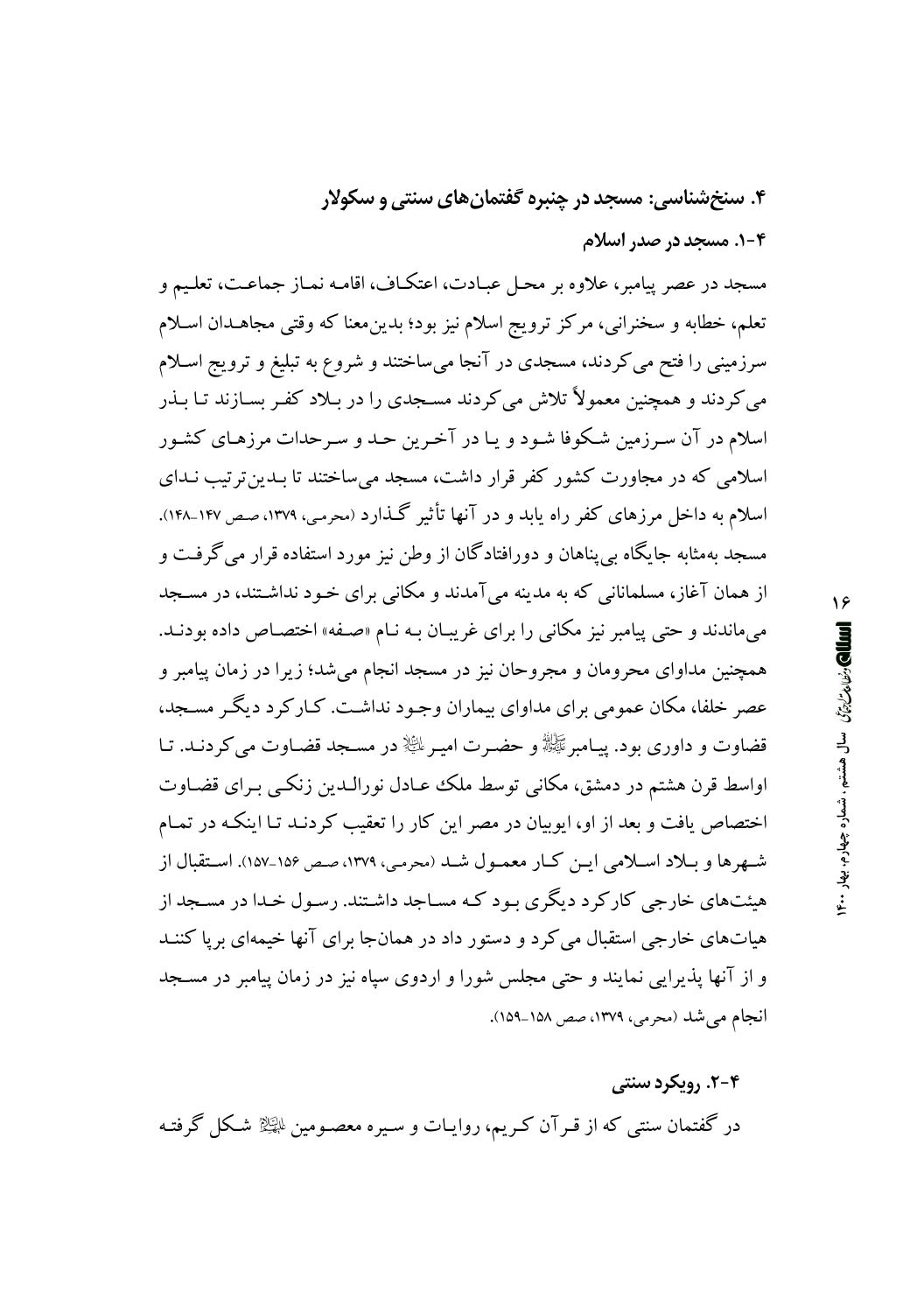است؛ کارویژههایی نیز برای مسجد در نگاهی تاریخی و متناسب با نیازها و شرایط صدر اسلام تعریف شده است و تعمیم برخی کارکردها به همه زمانها قابل قبول است. مسجد در این رویکرد، هدف اصلی اش تبلیغ و ترویج آموزه های دینی است و نهادی مقدس با کارکردهای اجتماعی متنوع و عدم تفکیک پذیری نهادی است که همه امور اجتماعی و سیاسی و اقتصادی و.. از طریق آن صورت می گیرد؛ همچنـان کـه در صـدر اسـلام ایـن جایگاه را داشته است. در این نگرش فاصلهای بین مـردم و مسـجد وجـود نـدارد و همـه فعالیتها میتواند رنگ قداست بگیرد و بنابراین نوع کالبد و فیزیک مساجد نیز ذوابعـاد و چندکارکردی معماری میشود. در اینکه این نگرش در دوران جدید، امکان بازتولیـد يا بازسازي دارد، موافقان و مخالفاني وجود دارد (فاضلي، ١٣٨٧، ص ١٢٥).

۴-۳. گفتمان سکولار، چه ارتباطی با سکولاریسم دارد؟

در این رهبافت لیبرال کـه منجـر بـه نـو گرایی و تجـدد در کشـورهای اسـلامی شـد، خودمختاری در مناسک و نیایشها و ابتناء بر توافق و قرارداد مدنظر قرار گرفت و نوعی گفتمان دموکراتیک بین مؤمنان غلبه پیدا کرد. ردیابی این لیبرالیزم، در مسـاجد آمریکـا قابل ترسیم است که مثلاً نماز جمعه را در روز یکشبه بهجای جمعه اقامه می کنند، یا مرد و زن کنار یکدیگر نماز جماعت میخوانند و یا نماز جماعت بدون حجاب یا پیشiنماز زن برای مردان و همچنین در ادامه با رویکردهای فمنیستی در مدیریت مساجد نیز روبرو می شویم که مثلاً در چین زنان برای خود مسجدی ساخته و همه امـور توسـط زنـان اداره می شود و الگویی از روایت زنانه در حوزه مسجد جاری است (فاضلی، ۱۳۸۷، ص ۱۲۸).

#### ۴-۴. گفتمان انقلابی

این رویکرد که متأثر از امام خمینی $\mathbb{I}^{\! \diamond }$  می باشد و به تفسیر و فقه سیاسی شـیعه ارجـاع داده میشود، به نقد اسلام سنتی و سکولار می پـردازد. در نگـرش امـام خمینـی، مسـجد باید به کانون کنشهای سیاسی و اجتماعی و مناسکی تبـدیل شـود. مشـابهت بـا مسـاجد صدر اسلام و مخالف با مساجد پیش از انقلاب مدنظر ایشان بود (حمینبی، ۱۳۶۸-۱۳۷۹، ج۱۸،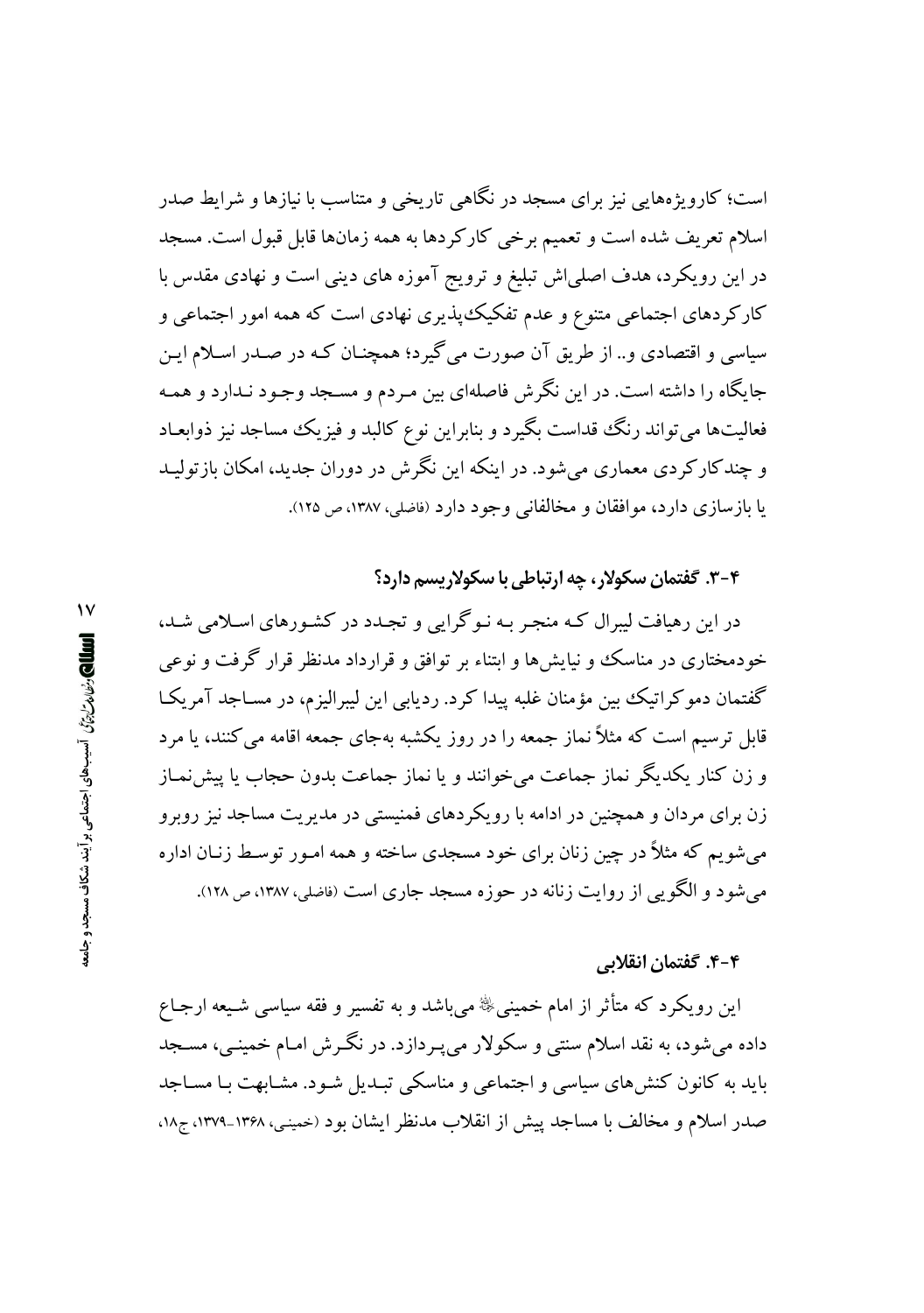صص ۶۷و۴۸). در این رویکرد، مسجد کارکردی اصلاحی بـرای جامعـه دارد و کنشـگری نهادی در راهبری فرهنگ است. بر همین مبنا در ایـام جنـگ، مسـاجد بـه مراکـز اشـاعه ارزش۵های انقلابی و بسیج مردم برای دفاع، بهمثابه کانونی مردمی تبـدیل شـدند (عزیـزی، ۱۳۷۶، ص ۹۸).

۵-۴. مساحد بس از جنگ

با تغییرات سیاسی و اجتماعی و فرهنگبی کشور بعـد از جنـگ و غلبـه رویکردهـای توسعه و نوسازي بدون توجه بـه پيوسـتهاي فرهنگـي و اقتضـائات ايرانـي \_ اسـلامي و بـومي از سـويي و غلبـه فرهنـگ ممـدرن و تجـدد در سرتاسـر جهـان و از جملـه، بـروز آسيبهايي همچون: طلاق، اعتياد، سرقت، فرار از منزل و... را در جامعه به مسئله تبـديل کرد که رشد کمی آسیبها در این مسئلهسازی اهمیت وافر داشت. این دوره بـا کـاهش جذابیتهای اسلام سیاسی و گسترش ارزشهای غیردینی و یا همان شبیخون فرهنگــی و اقبال کمتر قشر جوان، مساجد را عطف توجه به کارکردهایی تمدنی و تاریخی گذشته، مجددا به کانون توجهات کشـاند. توسـعه بوروکراتیـک سـاختاری \_سـازمانی مسـاجد؛ مثل: پایگاه بسیج، کانونهای فرهنگی \_هنـری، صـندوق قرض|لحسـنه و فروشـگاههای مصرف و کتابخانهها و باشگاههای ورزشی در راستای پاسخ به همین معضـله، مســاجد را تغییر داد و البته این تحولات بیشک معارض عقلبی و نقلبی نداشته و درنهایت، در دایـره مباحات قابل اجرا بو د.

#### ۴-۶. مسجد در دوره معاصر

دگرگونیهای جهانی و ارزشها، هنجارها و باورهایی که از جوامع گوناگون بعد از مدرنیته در قالبهای اقتصادی، فرهنگی، سیاسی و محافل علمی و بـا ابـزار تکنولـوژی و رسانه وارد کشورهای غیرغربی شد، محیط معاصر حیـات را متـأثر کـرد و تقریبـاً همـه عناصر اجتماع را در برگرفت؛ اگرچه خـود ايـن فراينـد نيـز از فضـاهاي بـومي و محلـي کشورهای مقصد متأثرشده و به شکلی ناب و خالص باقی نماند.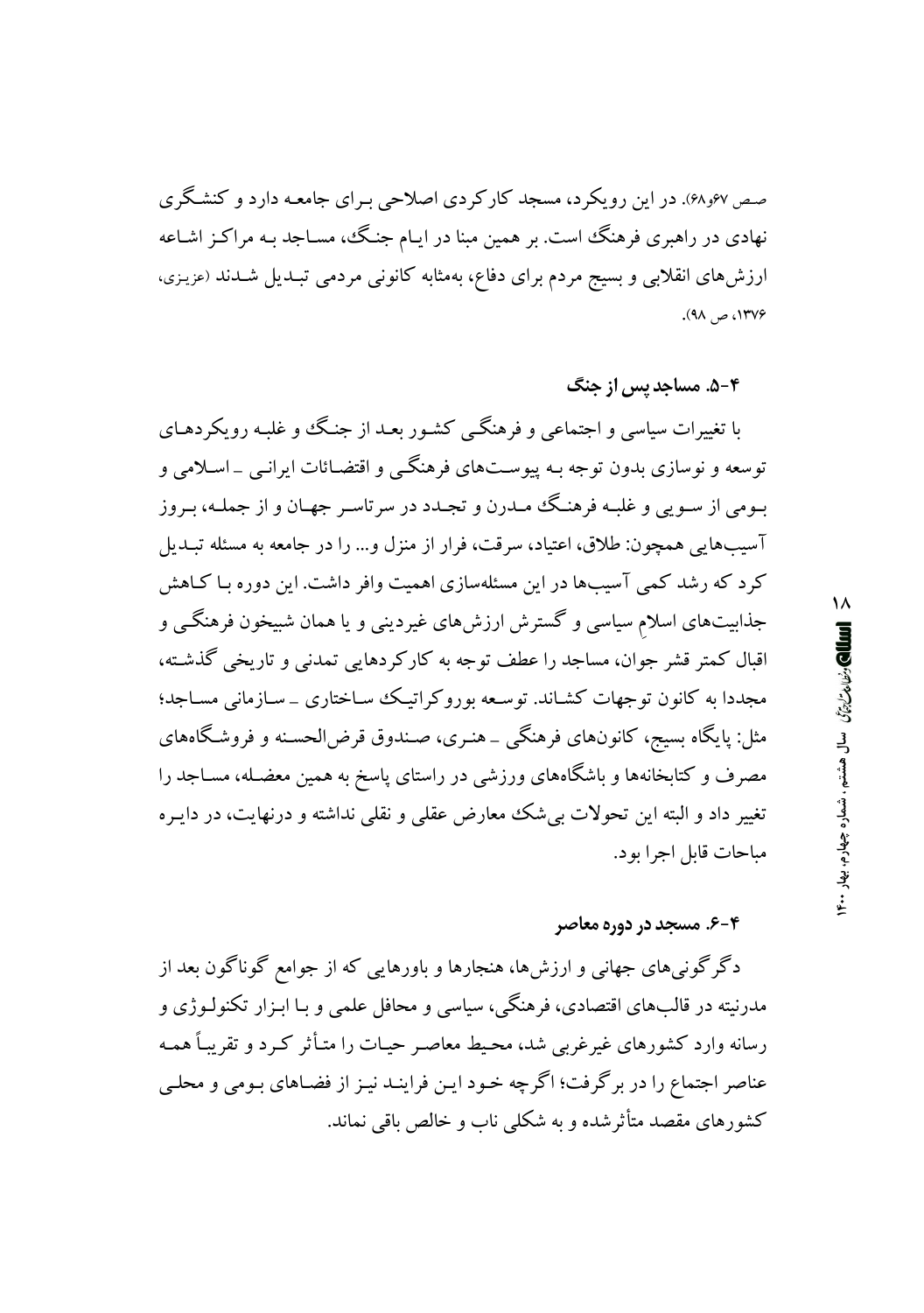بي ترديد ايران كنوني، تفاوتهاي بي شماري با يك قرن گذشته دارد؛ به شكلي كـه برخي قائلند؛ تحولات قرن اخير بهلحاظ كمبي و كيفي بـا تغييـرات كـل تـاريخ بشـريت قابل مقايسـه بـوده و حتـي وسـعت مضـاعف دارد. مطالعـه جابجـايي جمعيـت شـهري و روستایی و تغییر در الگوهای زنیدگی، تولیید و مصبرف، تحبولات ارزشبی و رفتیاری و تغییر در کارکردهای نهادی بالاخص بعد از انقلاب، نیازمند تـاملات دوگانـه تـاریخی و اجتماعی است. مداقـه در تـاریخ، مـا را بـه تمـایزات شـگرفی نسـبت بـه دوران گذشـته رهنمــون می ســازد کــه براینــدهای جدیــدی مثــل تفکیک یــذیری نهــادی، عقلانیــت، شهرنشینی، صنعتی شدن، رشد فردیت و آزادیهای اجتماعی، خـاص بودگی شـرایط اجتماعي را رقم زده است؛ بـه نحـوي كـه هـم سـبكـُ و شـيوه زنـدگي و هـم باورهـا و اعتقادات و نهادها متأثر شدهاند. تبیین شرایط موجود و یافتن علت و چرایی مسـئله مبنـی بر اینکه متأثر از رنسانس اروپا باشد یا فروپاشـی نظامهـای اربـاب \_ رعیتـی یـا گسـترش يوزيتويسم و يا حتى انقلاب فرانسه و انقلاب صنعتي، تأثيري در شـرايط حـاكم نــدارد و مورد بحث نگارنده نیست؛ اگرچه در تاملی تاریخمندانه آغاز ایـن تحـولات بـه اروپـای قرن هفدهم و تعمیم آن به جهان در قرن بیستم قابل ردیابی است. در ایران نیز این هجمه فکری و فرهنگی در دو سطح نخبگان دینبی و سکولار قابل مشـاهده اسـت کـه طیفـی درصدد دفع یا کُندکردن شتاب آن و عـدهای نیـز در تـلاش بـرای تسـریع بیشـتر و البتـه برخی نیز در رویای تلفیق آن بـا زیسـت بـوم ایرانـی \_اسـلامی هسـتند. کـارکرد اصـلی مسجد، برقراری معنویت در جامعه و حفظ رابطه فرد بـا خداونـد اسـت. اینکـه در صـدر اسلام در زمان پیامبرﷺ و حضرت امیر ﷺ در مساجد، کارهای مختلفی انجـام می شـده، بهسبب نداشتن مکـان مشـخص بـراي امـور بـود و روايـات فراوانـي کـه نهـي از بلنــد صحبت کر دن در مساجد می کنند، با قضاوت یا امور نظامی در مساجد همخـوانی ندارنـد (گله، ۱۳۹۷، صص ۶۵–۶۶).

## ۵. مدرنیته و کارکردهای مساجد

تقسیم کار شدید و تخصصی شدن مشاغل، سازمانها و نهادها که بـا فراینـد صنعتی شـدن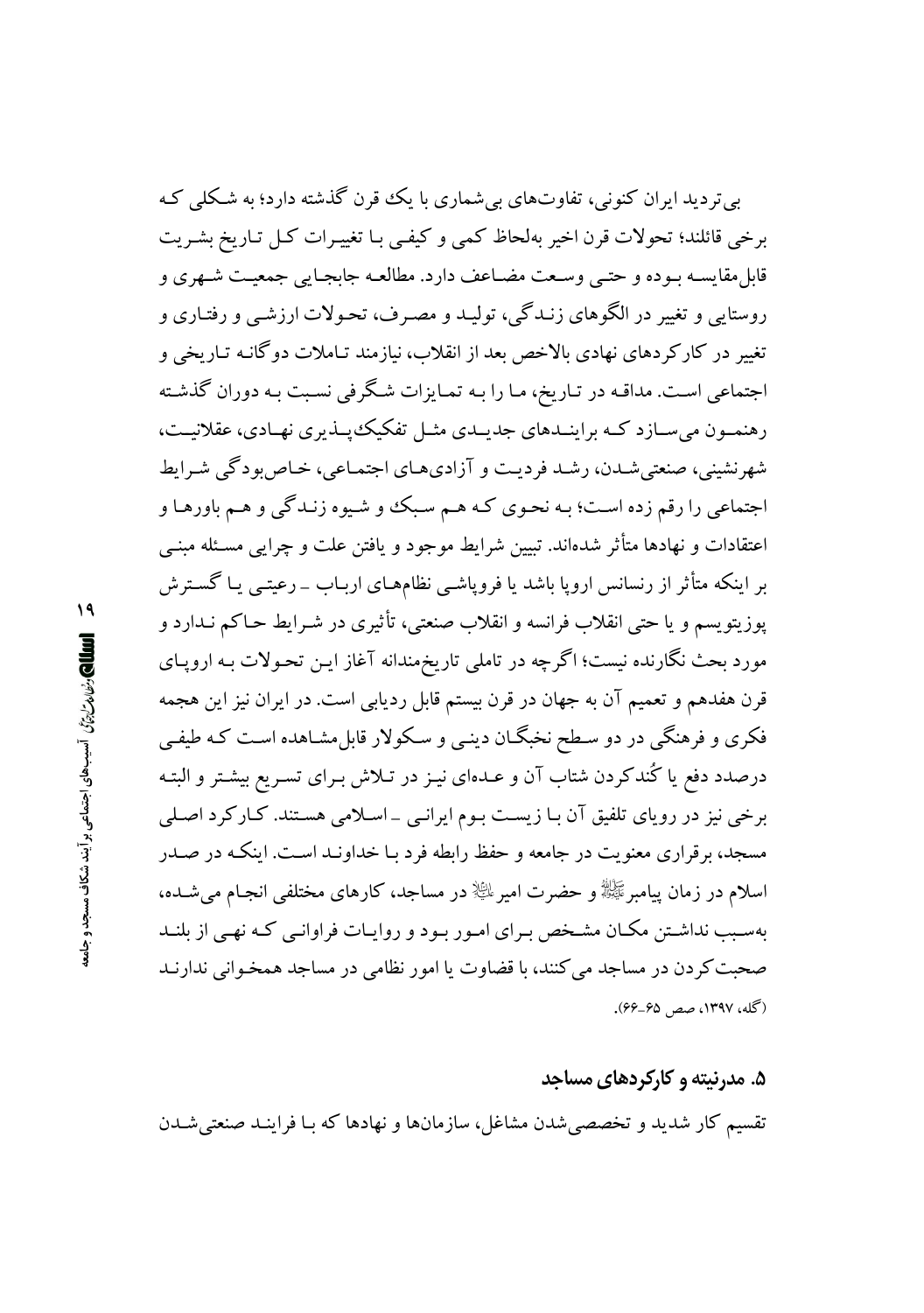به اوج خود رسیده بـود، منجـر بـه تغییـرات بنیـادینی از سـبک معمـاری و مـدیریت تـا کار کردها و کاربردهای مساجد شد. لذا برخی از کار کردهای آموزشی و اجتمـاعی کـه مساجد به حیث تاریخی عهدهدار آن بودند، از مساجد گرفته شد و به سیازمانها سپرده شد؛ اگرچه این رو به ثابت و یک دست و مطلق اعمال نشده است و در برخی کشورهای سکولار، شاهد تسهیلات و برنامههای آموزشی مساجد هستیم و یا در برخـی کشـورهای اسلامی، مساجد کارکردهای سیاسی نیز دارند، اما به شکل کلبی، حـذف کارکردهـای اجتماعی، آموزشی و قضایی از مساجد و تقلیل آن به محلی برای نماز جمعه و جماعات و کـارکرد صـرفاً نیایشـی همـراه بـا هالـهای از تقــدس، ورود کودکـان و غیرمؤمنـان را ممدوح نمي شمارد؛ در حالي كه در گذشته چنين نبوده است. اقتضـائات جامعـه مـدرن و رفاه و آسایش مطلوب آن در کنار درآمدزایی و محوریت سرمایه و اقتصاد، تکنولـوژی صوتی، تجهیزات گرمایشی و سرمایشی، دستگاههای تهویـه و دوربین هـای مداربسـته را وارد مساجد کرد و همچون آیارتمانهای آسمانخراش که حیات بیرونی را حذف و پـا تبدیل به پاساژ و مغازه کردند، مساجد نیز گرفتار این استلزامات زنـدگی متجـدد شــدند؛ بهطوری که گاهی دیگر، مسجد، نماد اسلام و هویت مسلمین نیست، بلکه نمـاد سـاکنان آن منطقه است و حتى جامعه مدرن بـا حـذف دوگانـه امـام \_امـت و جـايگزيني آن بـا دولت \_ ملت، بهسوی ناسیونالیزم و ملی گرایبی و یـا قومیـت گرایبی و رقابتهـای ملـی، محلی و منطقهای سوق داده شد؛ به شکلی که مساجد جامع و مرکـزی نیـز نمـاد هویـت ملي شدند تا اسلام و چه بسا رقابتهاي محلي، منطقهاي، ملي و بينالمللـي در كميـت و کیفیت و کارکردهای مساجد اثرگذار بود. شاید بتوان گفت؛ مساجد، تبـدیل بـه تجلـی تغییراتـی شـده بودنـد کـه جوامـع اسـلامی بـه سـبب تجـدد و در دوران گـذار از سـر می گذراندند، که خواسته یا ناخواسته آنها را نیز متأثر می کرد.

تحولات فکری و معرفتی در جهان و بسط سکولاریزم، معنـای مقـدس و تقـدس و الهیات را نیـز متفـاوت کـرد. مسـجد، بهمثابـه مکـانی مقـدس، گویـا در هـر فرهنگـی بـا دگردیسی معنایی تقدس، منجر به تغییر کارویژهها و کارکردها شده است. بـهطور مثـال، بعد از انقلاب اسلامی و با بازگشت دین به مـتن جامعـه، مسـاجدی کـه در رژیـم سـابق،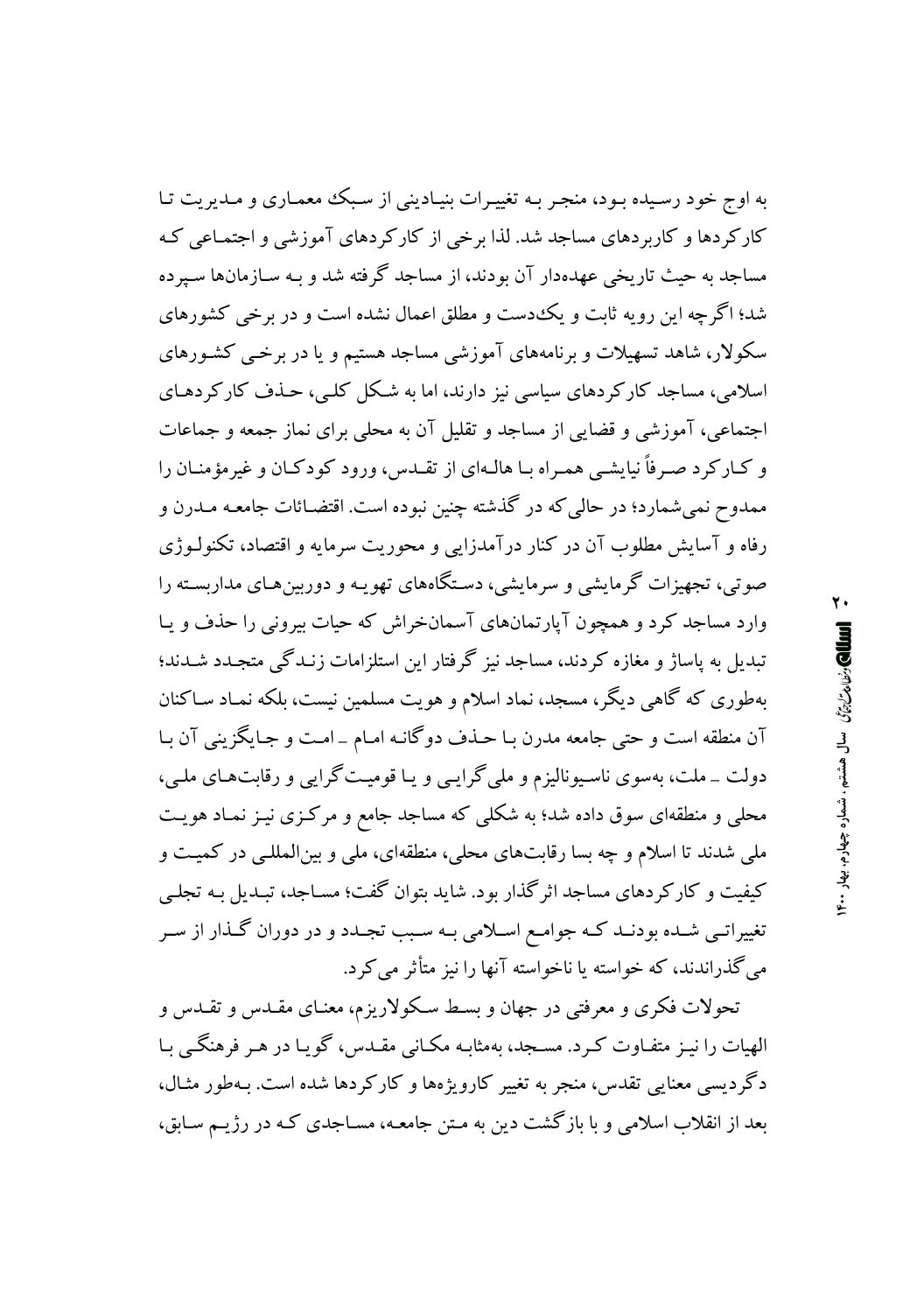صرفاً کار کرد عبادی و نبایشی پیدا که ده بودنـد، کار کردهـای متعـددی پیـدا کردنـد و همچنان که امروزه نیز بـه دلیـل گسـترش سـبک زنـدگی مـدرن و بوروکراسـی مـدرن، بسیاری از همان کارکردها کمرنگ و یا حتی منتفی شدهاند.

اینکه بخش عمدهای از کارکردهای پیشین مسجد، به نهادهای عرفی و مـدنی سـپرده شده است و کارکر د مسجد، به کارکردهای نیایشی تقلیل یافته است، میتوانـد از منظـر غیرفلسفی و البته انسان شناسانه به مخالفت نوسیازی و تجیدد بیا دین ناشبی نشیود، بلکه اصولاً تجدد و نوسازی در جهت ایجاد نهادهای تخصصی بـرای پاسـخدادن بـه نیازهـای مردم است و بسیاری از کارکردهای پیشین مساجد امروزه به نهادهایی دیگر تحویل داده شدهاند و لذا اگر مساجد بخواهند نقش اجتماعی مستقیم داشـته باشـند؛ اولاً، مجبـور بـه محدودکر دن این نقش های سابق خود هستند و ثانیاً، خـود را بـهعنوان یکـی از نهادهـای عرضه كننده آن كـاركرد و خـدمات بايـد بداننـد و ثالثـاً، در همـان حيطـه نيـز بـه شـكل تخصصی باید عمل کنند، تا بتوانند در رقابت بـاقی بماننـد. بـهطور مثـال در فعالیت۱مـای فرهنگی در حوزههـای سـینما، تئـاتر، موسـیقی، هنرهـای نمایشـی و تجسـمی کـه انـواع نهادهـاي عرفـي عهـدهدار آن هســتند، مســاجد اولاً، بايــد در نمايش هــاي مــذهبي يــا خوش نویسی محدود شوند و ثانیاً، باید از حیث کیفیت به کار خویش ژرفا ببخشند (باقی، ۱۳۸۱، ص ۲۴۸). بنابراین، در امر خدمات اجتمـاعی؛ اگـر مسـاجد بخواهنـد بـه آسـیبهای اجتماعی بیردازند، باید علاوه بر تخصص، نقش خود را در کنـار سـایر نهادهـای مـوازی تعريف نمايند.

# ۶. تعارض کارکردهای مسجد با فرهنگ سرمایهداری معاصر

در ساختارهای فرهنگم مدرنیته، پول مقیاس ارزش هاست. در حالی که در اقتصاد سـنتی، یول وسیله مبادله کالا بود، اکنون یول تبدیل به یک کالا و هدف سرمایهای شـده اسـت کـه از سـویی فردگرایـی را تقویـت می کنـد و از جهتـی دیگـر، ارزش را در افـزودن و نهىخشيدن تعريف مى كند. اين فرهنگ؛ مثلاً يا وقف ناساز گار است و درنتيجـه، بسـباري از نهادهای مذهبی پشتوانه خود را از دست می دهند و لذا یا باید وابسته به سیاستهای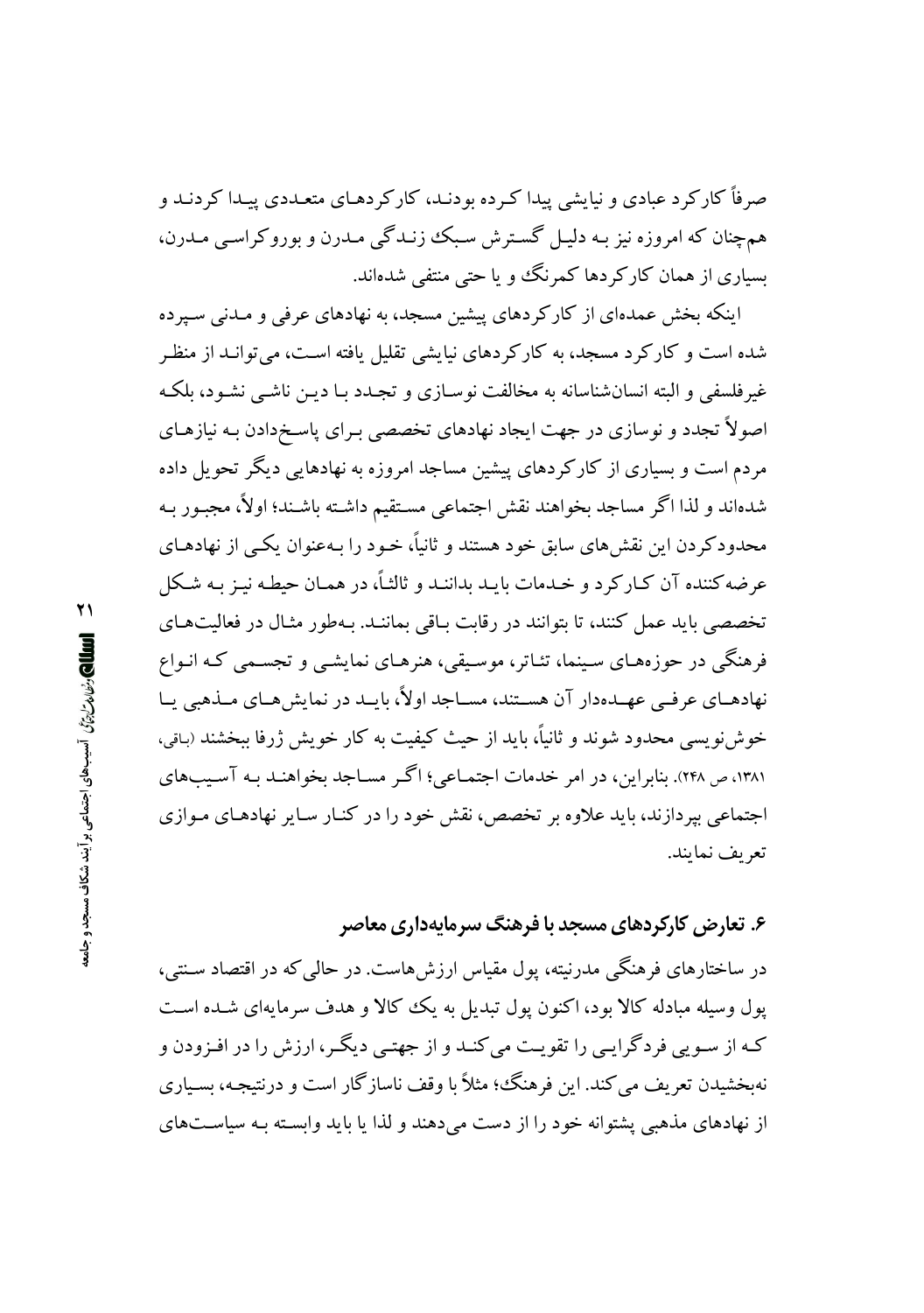حاکم و قدرتهای مالی و سیاسی شـوند کـه اسـتقلال و کارکردهـای پیشـین مضـمحل می شو د و یا باید محو گر دند (باقی، ۱۳۸۱، ص ۲۳۹ به نقل از: به نقل از: محمدی، ۱۳۸۱) این نمـو دی از تضاد فرهنگ مدرن و سنتی است که نهاد مدنی مسجد را در جامعه تضعیف می کند.

در دوران غيبتِ امام، شاگردان مكتب اهل بيتﷺ؛ يعني عالمان متعهـد و متخصـص از مســاجد بــه تبليــغ معــارف اســلامي مي پردازنــد و در ســايه همــين تلاش هــا، بخــش قابل توجهی از معارف و احکام اسلامی سینهبهسینه تا به امروز منتقل شده است؛ اگرچـه بهلحاظ شدت و ضعف فشارهای سیاسی حکومتهای متفاوت و سایر عوامل، میـزان تلاش های علمی و فرهنگی در مساجد یکسان نبـوده اسـت. بـا این وجـود، بایـد اعتـراف کرد، مساجد مسلمانان در زمینه گسترش و آموزش فرهنگ اسلامی کاستی هایی دارد؛ زیرا برای جذب نسل جوان نبایـد بـه شـیوههای سـنتی رایـج بسـنده نمـود، بلکـه بایـد از ابزارهای نوین نیز بهره جوییم. متأسفانه ما هنر را بیشتر در معماری و بنای مسجد بـه کـار می بندیم؛ حال آنکه از این ابزار باید برای آموزش، هدایت و تبلیغ بهرهبرداری کرد و لذا در سرتاسر کشورهای اسلامی با مساجد فراوانی مواجه میشویم که از نظر بنا، مجلل و آباد هستند، اما نشانی از هدایت و تربیت و گسترش فرهنگ اسلامی در آنها نیست (نوبهار، ۱۳۷۳، صص ۱۵۶–۱۵۷). در گذشته، مسجد کارکردهای وسیع تری داشت، امـا امـروزه در اثر ایجاد تغییرات در حوزههای مختلف، برخبی کارکردهـای خـود را از دسـت داده است. علاوه بر اینکه، مساجد علاوه بر کارکردها و کاربریهای فعلی بر اساس نیازهـای روز، کارکردهای محتملی هم می توانند داشته باشند که نیازمند گسترش فضای فیزیکی مسجد و استفاده از نیروهای متخصص و تشکیلات رسمی و تامین هزینههای مـالمی اسـت (قربانزاده سوار، ١٣٩٢، ص ٥٥).

۲۲

## ۷. ياسخ به سؤالات پژوهش

۱) آیا دفع یا رفع آسیبهای اجتماعی کارویژه یا کارکرد مساجد است؟ در صـدر اسلام به جهت فقدان نهادهـاي تخصصـي جهـت پاسـخ گويي بـه نيازهايهـاي جامعـه و همچنین عدمکثرت آسیبها بـه حیـث کمیـت و تنـوع، مسـاجد عهـدهدار کارکردهـای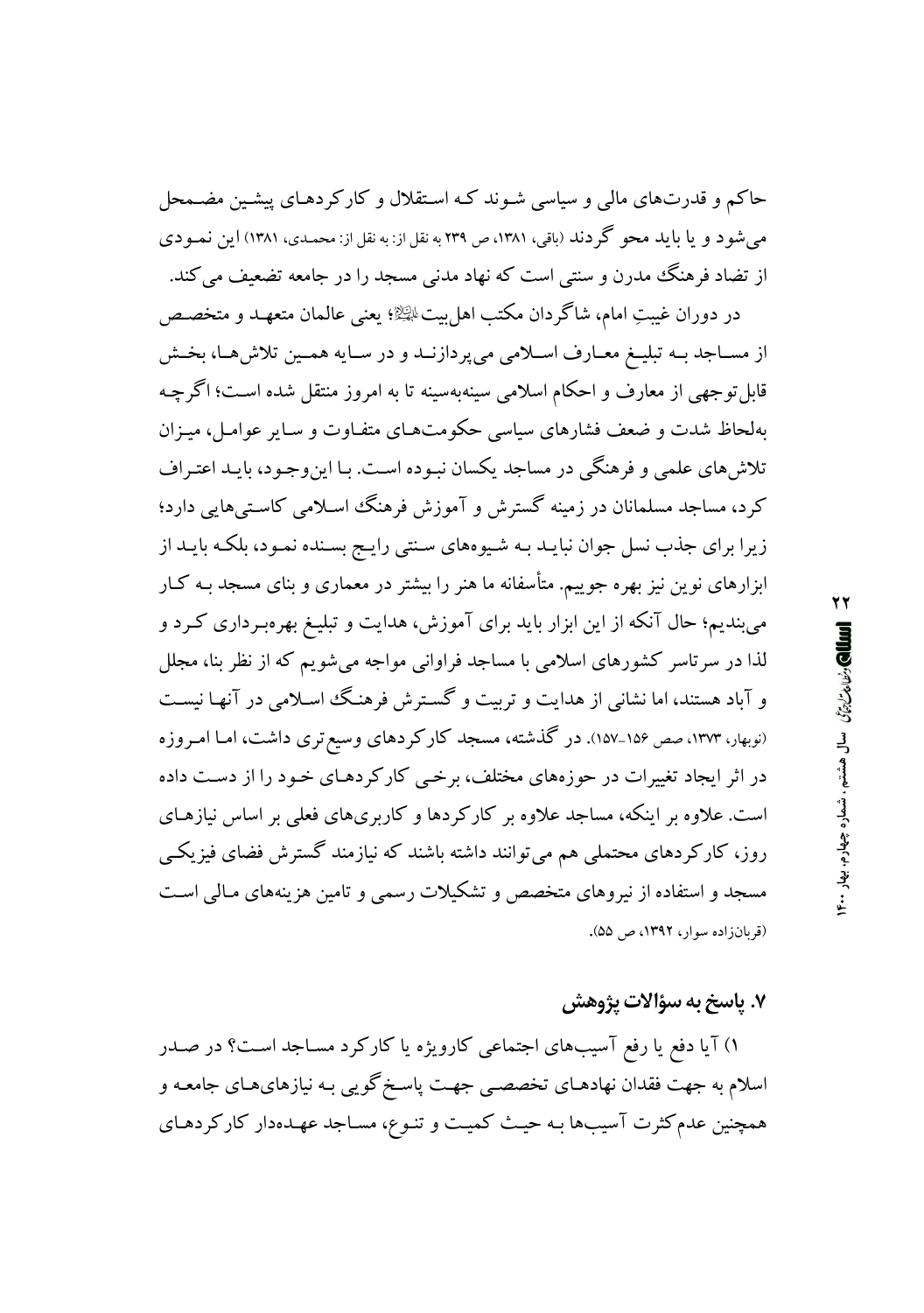متفاوتی می توانستند باشند و البته قطعا کارویژه اصلی مساجد تبلیغ و آمـوزش معـارف و مناسک دینی بود کـه کـارکرد پنهـان آن دفـع آسـیبهـا و مفاسـد اخلاقـی و اجتمـاعی میباشد. امـا در دوره معاصـر مسـاجد بالاصـاله ايـن وظيفـه را ندارنـد و رفـع آسـيبها بالاصاله به عهده نهادهای تخصصی می باشد که در جامعه مدرن بهوجود آمدهاند.

۲) آیا مساجد موظف به پاسخ و ارائه راهحل به آسیبهایی هستند که جهان مدرن و تجدد آن را بهوجود آورده است؟ حل آسیبهای اجتماعی کـه جامعـه مـدرن و تجـدد موجد آن است، بالاصاله به عهده مساجد نمي باشد و مساجد با شرايط فعلى صـرفاً نقــش یستگیرانه به عهده دارند.

۳) آیا مساجد با امکانات حداقلی، توان.ندی مقابله با آسیبهای اجتمـاعی در طـراز جهانی را دار د؟

مشارکت مساجد در ساحت کارکردی و مدنی و داوطلبانـه در مقابلـه بـا آسـيبهای اجتماعی، نیازمند تمهیدات و امکانـات مـادی و انسـانی اسـت. در حالی کـه آسـیبهای اجتماعی با قوت و شدت و از مجرای انواع رسانهای مدرن به جهان سـرازير شـده؛ توقـع مقاومت یا مبارزه با امکانات فعلی مساجد منطقی نمی باشـد و نیازمنـد تجهیـز مسـاجد از منظر کارکردی است.

## نتيجه گيري

مساجد بهعنوان رکن نمادین دین و دینداری در جوامع مسـلمان و غیرمسـلمان، در طـول تاریخ دستخوش تغییرات کارکردی عدیدهای شدهاند و البته کارویژه معارفی و مناسکی آنها ثابت مانده است. این کارکردها میتوانند آشکار یا پنهان باشـند و در جهـت رفـع و دفع آسیبهای اجتماعی آشکار گردند. در جامعه معاصر ایران؛ بالاخص بعد از انقـلاب و با بازگشت سیاست به کانون توجهـات، مسـاجد نیـز کارکردهـای ویـژهای یافتنـد کـه مدتها در انزوا بود. در ادامه با تأسیس نهادهای تخصصی متعدد و مرتبط با آسـیبهای اجتمـاعي، دوبـاره ايـن كاركردهـا كمرنـگ شـد و بسـياري از وظـايف و كاركردهـاي مساجد به بخش های دیگر منتقل شد. بهنظر می رسد، مساجد فعلی که از حداقل امکانات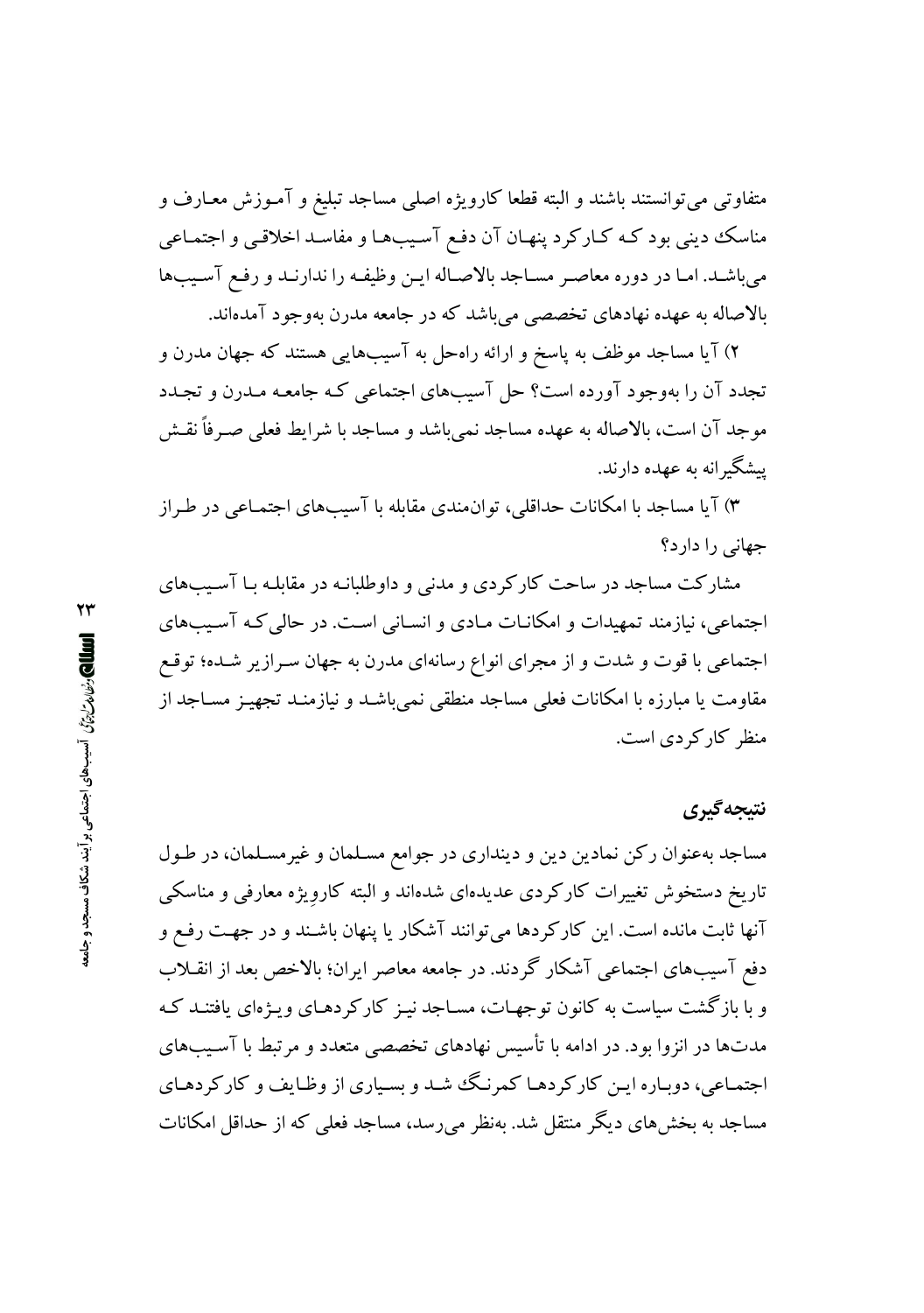برای مواجهه با انواع آسیبها مواجهاند؛ اگر ضرورتاً قرار باشد عهـدهدار ایـن مسـئولیت باشند، نیازمند توجه ویژه می باشند تا در رقابت و مبارزه کارایی لازم را داشته باشـند. در حالي كه جهان معاصر و نيز جامعه ايـران، دسـتخوش انـواع تهاجمـات فرهنگـي بـا ابـزار رسانههای نوین است که برایند آن، انواع آسیبهای اجتماعی است، صرفاً بـا تکیـه بـر وعظ و خطابه در مساجد نمی تواند مانع ایـن سـیل سـهمگین شـد. وقتـی فرهنـگ غالـب جهانی، قدرت اجرایی دین را در قالب سکولاریزم به حداقل رسانده است، مسـاجد نیـز ذيل آن، از اين اتفاق متأثر شدهاند؛ بنابراين، توقع از مساجد، تكليف بهمالايطاق است.

اگـر مسـاجد بـهعنوان نمـاد تفكـر و محوريـت توحيـد در جامعـه و سـبك زنـدگي طنینانداز میشد، قطعا در چنین وسعتی با انواع آسـیبها مواجـه نبـودیم و شـکاف بـین جامعه و مسجد که قدرت دفع آسیبها را از مساجد ربود، ایجادکننده آسـیبهایی شـد که رفع آن بسیار پیچیده و تخصصی است. بنابر آنچـه گفتـه شـد، پیشـنهادات زیـر قابـل ار ائه است:

- ۱. تمرکز بر تأسیس نهادهای (بومی) ایرانی \_اسلامی برای تعریف، شـناخت و حـل آسیبهای اجتماعی؛ ۲. تمرکز بر مساجد بهعنوان نهاد دینی پیشگیرانه از آسیبهای اجتماعی؛ ۳. تشکیل کانون و حلقیات نخیگیانی متشکل از روان شناسیان، مشیاوران خیانواده و آسیبشناسان اجتماعی برای سیاست گذاری کلان و برنامـهریـزی پیش گیرانـه در مساحد؛ ۴. حمایت مادی، انسـانی و تجهیـز مسـاجد بـرای مبـارزه و مواجهـه بـا آسـیبها در صورت فقدان پاسخ گویبی نهادهای تخصصی؛
- ۵. تربیت و آموزش ائمه جماعت و توانمندسازی آنها به راه کارهای مقابله بیا آسيبها؛
- ۶. توجیه هیات امنا و متولیان پیش کسوت مساجد نسبت بـه شـرایط جدیـد مسـجد و جامعه.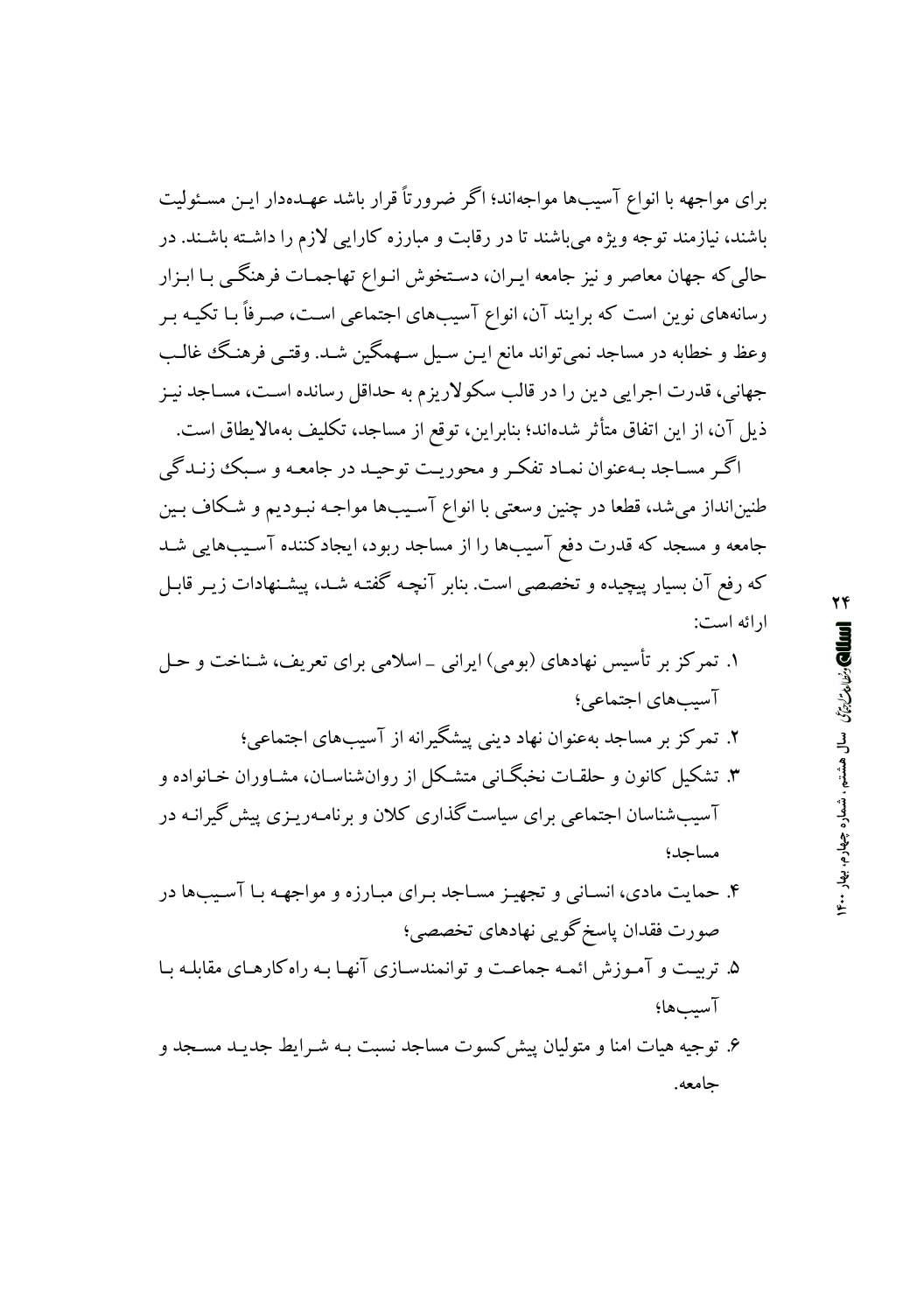#### فهرست منابع

- ۱. باقی، عمادالدین. (۱۳۹۲). پرستشگاه در عهد سنت و تجدد (به نقل از مقاله: مجید محمـدی). تھران: سراہے . ۲. حیدری، حسین؛ دوحانی، جواد؛ و ایزدی، فائزه. (۱۳۹۲). دگر گونی یا ایستایی پارادایههای جامعهشناسی دین. مجله ماه دین، (۱۹)، صص ۸۷–۹۵. ۳. شجاعي زند، عليرضا. (١٣٨٠). دين، جامعه و عرفي شدن. تهران: نشر مركز. ۴. عزیزی، عباس. (۱۳۷۶). فضایل وآثار مسجد در آینه قران و حدیث. قم: نشر نبوغ. ۵. فاضلی نعمتالله. (۱۳۸۷). مدرن یا امروزیشدن فرهنگ ایـران. تهـران: یژوهشـکده مطالعـات فرهنگي و اجتماعي. ۶. قربـانزاده سـوار، زهـرا. (۱۳۹۲). مسـجد، راههـای بسـط کـاربری و ارتقـای جایـگـاه. تهـران: یژوهشگاه فرهنگ، هنر و ارتباطات. ٧. گله، مرتضى. (١٣٩٧). دين، مسجد و قانونگذاري (در مصـاحـه بـا: احمـد عابـدي). تهـران: م کز تحقیقات اسلامی مجلس. ٨ محرمي، غلامحسن. (١٣٧٩). نقش مسجد در جامعه اسلامي. قم: نشر يمين. ۹. معیدفر، سعید. (۱۳۷۹). جامعهشناسی مسائل اجتماعی معاصر ایران. تهران: سرزمین ما. ۱۰. موسوی الخمینی، روح\لله. (۱۳۶۲). صحیفه نـور (ج۱۸). تـهران: مؤسسـه تنظـیم و نشـر آثـار امام خميني ﷺ. ۱۱. نوبهار، رحیم. (۱۳۷۳). سیمای مسجد (ج۲). قم: نشر کوثر. ۱۲. همیلتون، ملکم. (۱۳۸۹). جامعهشناسی دین (مترجم: محسن ثلاثی). تهران: نشرثالث. 13. Finke, R. and Rodney. S. (2003). The Dynamics of Religious Economies. in
	- Dillon, M. Handbook of the Sociology of Religion Cambridge university press. 14. Becker, H. (1932). Systematic sociology. New York.